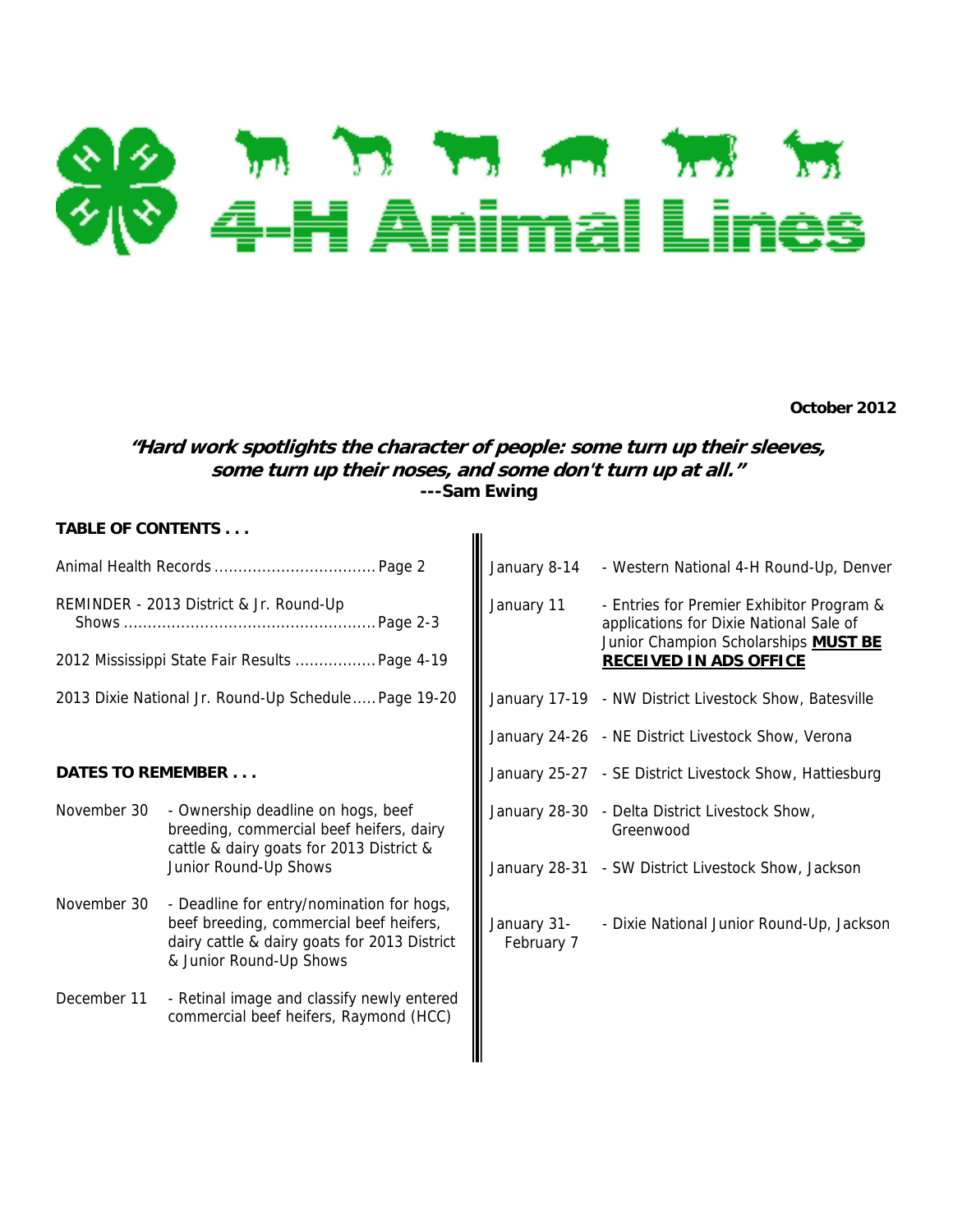## **OFFICIAL HEALTH CERTIFICATE – REMINDER**

An Official Health Certificate with each animal identified will be required on all livestock showing at the 2013 Dixie National Junior Round-Up. This includes all market animals, beef breeding cattle, commercial beef heifers, dairy cattle (purebred and commercial dairy heifers), dairy goats and commercial meat goat does. Because the market shows are non-terminal, all market animals must be accompanied with an official health certificate obtained from a veterinarian.

## **ANIMAL HEALTH RECORDS**

Exhibitors do not have to turn in a completed health record for each animal to be shown that lists all medications and treatments received within 60 days prior to the show. However, those animals that are randomly drug tested and/or qualify for the Sale of Champions must complete this form to be turned in to show management.

## **REMINDER – 2013 DISTRICT AND JUNIOR ROUND-UP SHOWS!!**

## ◆**PURCHASING PROJECT ANIMALS FOR SPRING SHOWS**

Spring shows will be here soon. Now is a good time to run a final survey of your 4-H'ers to determine if additional purchases are needed and to be locating them. The only ownership deadlines that have passed are for commercial beef heifers, market steers, market lambs, market goats and commercial meat goat does. You still have until November 30<sup>th</sup> to purchase your market hogs, beef breeding, commercial beef heifers, dairy cattle and dairy goats. Ownership and entry deadlines on these animals for spring shows are:

| Dairy Cattle                   | November 30 | Hogs          | November 30 |
|--------------------------------|-------------|---------------|-------------|
| Dairy Goats                    | November 30 | Beef Breeding | November 30 |
| <b>Commercial Beef Heifers</b> | November 30 |               |             |

## ◆**CATTLE REGISTRATION PAPERS FOR JUNIOR SHOWS**

 Double check registration papers on breeding beef and purebred dairy to be sure they are in proper order. Now is the time to correct any problems. Remember that papers must be in the 4-H'ers name only. Farm names or joint ownership with adults are not acceptable. DON'T ASSUME THAT EVERYTHING IS RIGHT -CHECK!! Papers may be in multiple siblings' names provided they are all 18 years of age or younger.

## ◆**ENTRIES FOR DISTRICT & ROUND-UP SHOWS**

Now is the time to be getting your entries in order. All entries must be turned in to the Extension office by **November 30, 2012.** All original nomination forms must be sent to the ADS Office along with a printout of all entries with the signature of the person in your county with 4-H Livestock responsibilities **verifying** that all entries are complete and accurate.

## ◆CLASSIFICATION AND RETINAL IMAGING OF NEW COMMERCIAL BEEF HEIFERS

Now that exhibitors have the opportunity to enter commercial beef heifers before November 30<sup>th</sup>, the heifers must be classified and retinal imaged. This will take place on Tuesday, December 11<sup>th</sup>, from 8:00 a.m. to 3:00 p.m. at Hinds Community College in Raymond. This is the only date and time to get newly entered heifers classified and imaged, so make exhibitors aware of this important date.

# ◆MARKET **STEERS, COMMERCIAL BEEF HEIFERS, COMMERCIAL DAIRY HEIFERS, MARKET GOATS AND COMMERCIAL MEAT GOAT DOES**

Check with your 4-H'ers who are exhibiting market steers, commercial beef heifers, commercial dairy heifers, market goats and commercial meat goat does about horns. All commercial beef heifers, steers and market goats showing at the District and Dixie National Junior Round-Up Shows must be polled or dehorned, with no scurs or regrowth to exceed 1<sup>1</sup>/<sub>2</sub> inches above the skin. All commercial dairy heifers must be dehorned. Now is the time to take off the horns or any regrowth to allow for proper healing.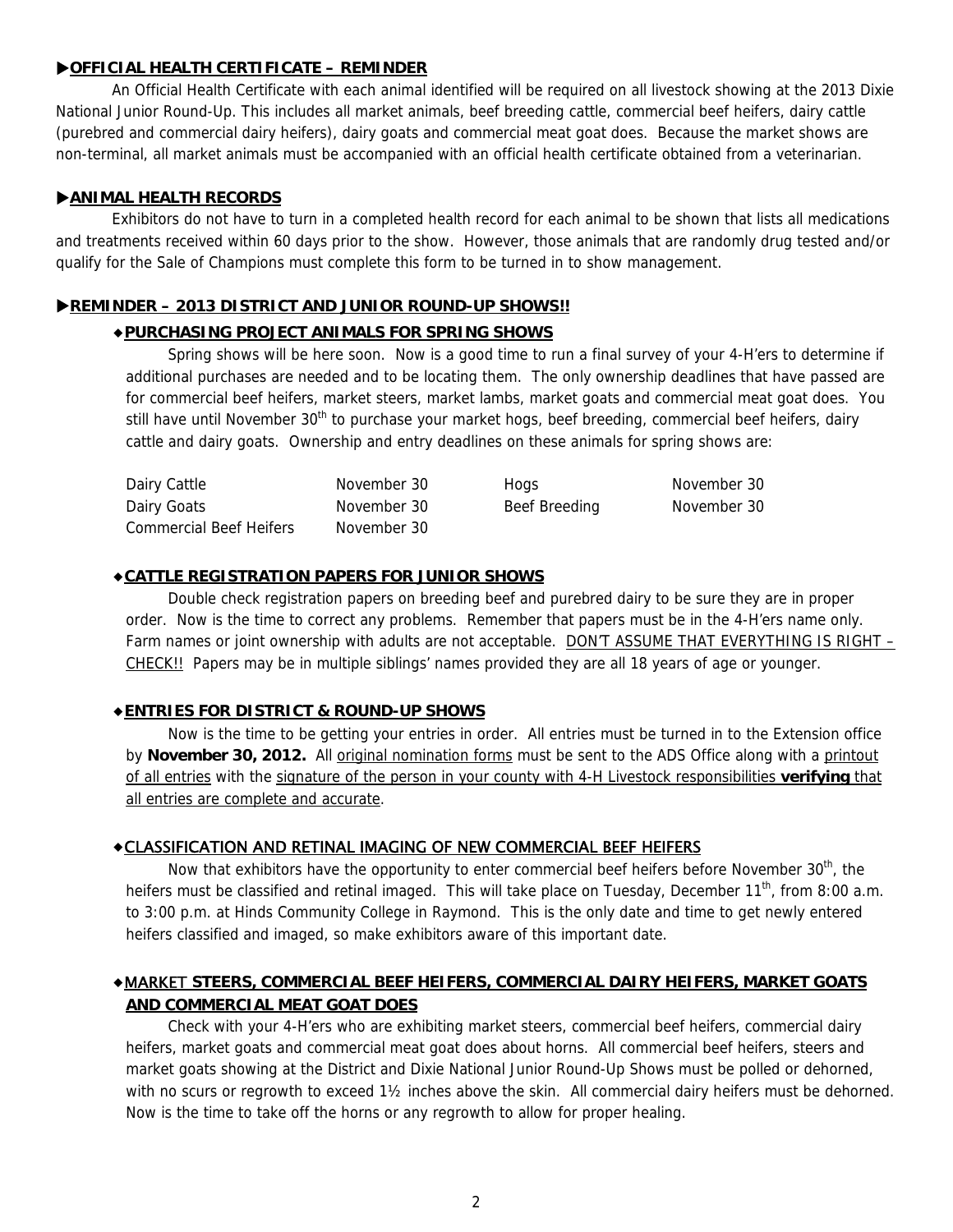## ◆**EXHIBITOR'S AGE FOR DISTRICT LIVESTOCK SHOWS & DIXIE NATIONAL JUNIOR ROUND-UP**

Remember that exhibitor's age will be 8 –18 years of **age as of December 31, 2012**. Agents/Advisors have the responsibility to see that all exhibitors are of the proper age.

## ◆**HOGS SHOWING AT 2013 DISTRICT AND ROUND-UP SHOWS**

# **THE DEADLINE FOR ARRIVAL OF MARKET HOGS AND BARROWS FOR THE 2013 DIXIE NATIONAL JUNIOR ROUND-UP IS 12 NOON ON THURSDAY, JANUARY 31<sup>ST</sup>. THIS DEADLINE IS NEEDED TO MOVE SWINE SHOWMANSHIP TO FRIDAY FOLLOWED BY THE BARROW SHOW.**

All market hogs for the 2013 District and Round-Up Shows must be nominated and ear tagged by the time of online entry. Below are the deadlines for market hogs:

November 30, 2012 - Market hog ownership and entry deadline for 2013 District & Round-Up Shows

**Nomination Process for Hogs-** What you must submit for each hog nominated:

- 1. Mail individual nomination form for each hog to ADS Department. Each nomination form must be completed (P.O. Box address is not acceptable for physical location of an animal) and signed by the exhibitor, parent, and supervising Extension Agent or Vo-Ag Advisor.
- 2. Official ear tag number each hog must be tagged with official ear tag for 2013 prior to nomination deadline.
- 3. Submit county entries through the Extension Intranet website (should be available by mid-November 2012).
- 4. Keep a hard copy of your entries for your files.

Let hog exhibitors know about these dates and double check with them to be sure your records are in order and that all market hogs are properly entered. Do not send us nomination forms after deadline date. Please do not wait until the last day to take care of this business.

Order form for hog tags and nomination forms for hogs were sent to you earlier. If you failed to get this material, please call my office. County Extension Agents or Vo-Ag Advisors must make nominations of hogs for exhibitors under their supervision.

Each hog must have an individually completed nomination form including breed information and signature of the exhibitor, parent, and Extension Agent/Vo-Ag Advisor.

## **VOLUNTEER LEADERS MUST BE CERTIFIED**

VOLUNTEER LEADERS WHO MAY BE HELPING YOUR 4-H'ERS GROOM ANIMALS MUST BE MISSISSIPPI RESIDENTS AND OFFICIALLY CERTIFIED VOLUNTEER LEADERS OF THE 4-H PROGRAM IN MISSISSIPPI. This means you must submit the names of these volunteers to the ADS Department (Elwanda Shook). Be sure to list the volunteer leaders who will be assisting your 4-H'ers with animals at the show. **All parents that assist with animals should be signed up as volunteers.**

## **REMINDER: 4-H/FFA MEMBERS MUST BE ETHICS CERTIFIED TO SHOW LIVESTOCK!!**

The 2013 District and Dixie National Junior Round-Up livestock shows will be here soon and the Mississippi Livestock Quality Assurance training for **NEW** exhibitors, parents or guardians, and volunteers must be completed by November 30, 2012. Any youth going from a junior (age 8-13) to a senior (age 14-18) will also need to be recertified as a senior. You should use the CD from last year and the training is also on the 4-H Livestock website. Code of Conduct Forms can be requested from ADS.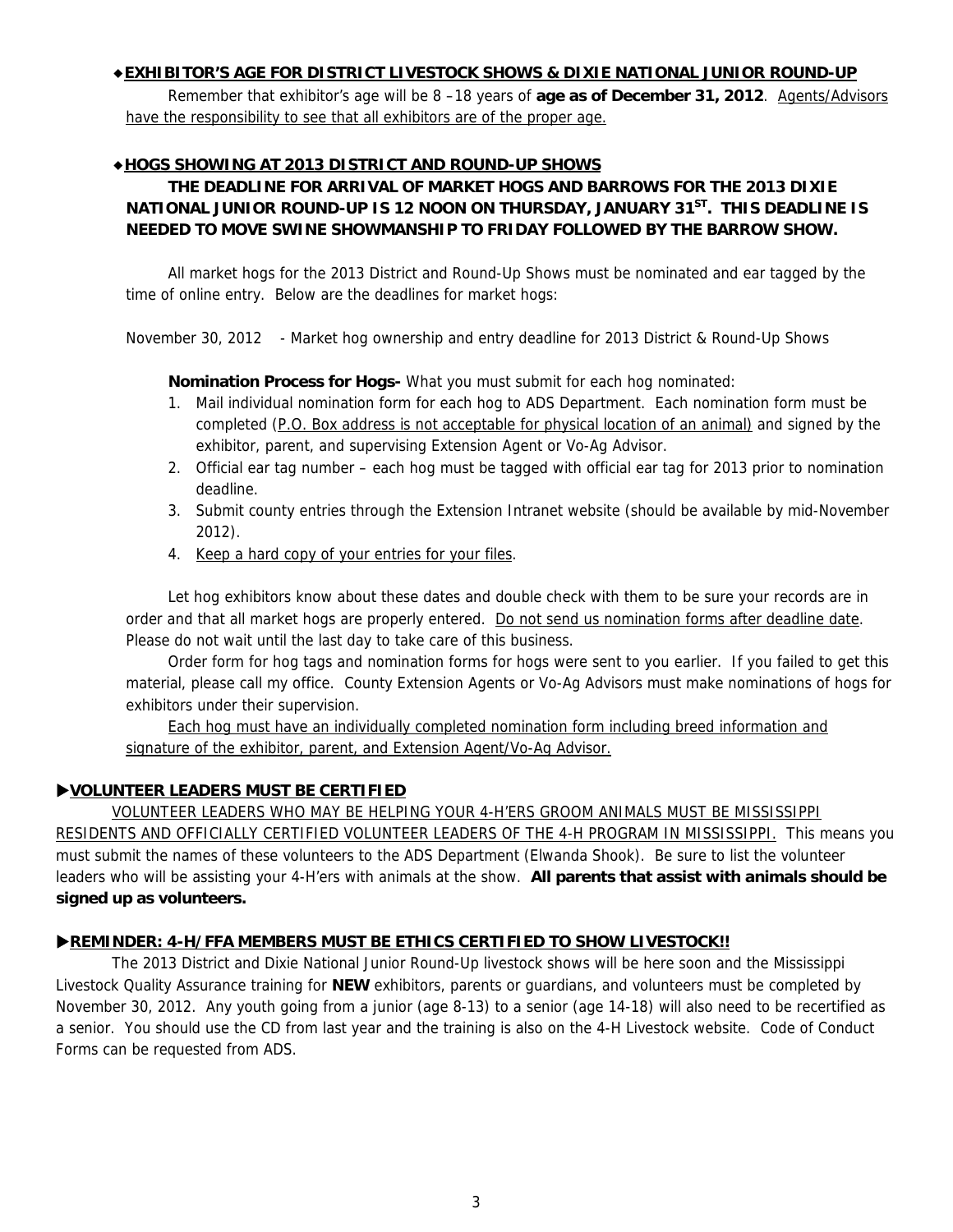## ▶**2012 MISSISSIPPI STATE FAIR RESULTS**

 The 2012 Mississippi State Fair junior livestock shows were outstanding and a showcase for the junior livestock program in Mississippi. Agents, leaders, parents, and exhibitors are to be commended on their fine cooperation and dedicated work put into this event to make it successful. Congratulations! Look at the figures below to see the number of State Fair Livestock exhibits in recent years.

| <b>Contest</b>                   | 2003           | 2004 | 2005           | 2006 | 2007 | 2008 | 2009         | 2010 | 2011           | 2012           |
|----------------------------------|----------------|------|----------------|------|------|------|--------------|------|----------------|----------------|
| <b>Beef Breeding</b>             | 461            | 395  | 314            | 407  | 423  | 373  | 400          | 442  | 457            | 453            |
| <b>Commercial Beef Heifers</b>   | 152            | 148  | 119            | 134  | 130  | 117  | 136          | 156  | 143            | 158            |
| <b>Steers</b>                    | 103            | 91   | 63             | 89   | 73   | 77   | 70           | 76   | 76             | 89             |
| Lambs                            | 276            | 300  | 263            | 237  | 211  | 195  | 199          | 204  | 181            | 142            |
| Swine                            | 99             | 61   | 82             | 52   | 59   | 42   | 40           | 30   | 34             | 31             |
| <b>Market Goats</b>              | 96             | 91   | 118            | 184  | 269  | 172  | 207          | 198  | 210            | 177            |
| <b>Commercial Meat Goat Does</b> | $\blacksquare$ | ۰    | $\blacksquare$ |      | ٠    | 74   | 142          | 164  | 203            | 198            |
| <b>Dairy Goats</b>               | ۰              | ۰    | $\blacksquare$ | 86   | 121  | 108  | 101          | 113  | 85             | 90             |
| <b>Purebred Dairy Animals</b>    | 186            | 168  | 152            | 175  | 172  | 144  | 142          | 128  | 119            | 104            |
| <b>Commercial Dairy Heifers</b>  | 24             | 26   | 31             | 26   | 30   | 26   | 18           | 12   | 22             | 35             |
| <b>TOTAL ANIMALS SHOWN</b>       | 1397           | 1280 | 1142           | 1390 | 1488 | 1328 | 1455         | 1523 | 1530           | 1477           |
|                                  |                |      |                |      |      |      |              |      |                |                |
| <b>Shepherd Award</b>            | 5              | 1    | $\mathbf{2}$   | 1    | 2    | 1    | $\mathbf{2}$ | 3    | 3              | 3              |
| <b>Pretty Cow Contest</b>        | 26             | 14   | 11             | 14   | 15   | 13   | 14           | 13   | 21             | 21             |
| Dairy Cow Sweetheart             | 17             | 11   | 8              | 4    | 3    | 6    | 5            | 5    | 7              | 7              |
| <b>Dairy Goat Sweetheart</b>     | 12             | 5    | 8              | 4    | 4    | 4    | 5            | 4    | $\overline{2}$ | $\overline{7}$ |
| <b>Meat Goat Princess</b>        | 19             | 8    | 8              | 11   | 12   | 14   | 14           | 19   | 21             | 9              |
| 4-H Livestock Judging            | 20             | 27   | 22             | 29   | 28   | 42   | 35           | 36   | 43             | 33             |
| Jr. Dairy Cattle Quiz Bowl       | $\blacksquare$ | ۰.   | $\overline{a}$ | 8    | 12   | 6    | 6            | 8    | 10             | 14             |
| <b>GRAND TOTAL PARTICIPATION</b> | 1496           | 1346 | 1201           | 1461 | 1564 | 1414 | 1536         | 1611 | 1637           | 1571           |

## **BREAKDOWN OF THE BREEDS FOR THE FOLLOWING SPECIES:**

|  |  | <b>BEEF BREEDING</b> |  |  |  |  |
|--|--|----------------------|--|--|--|--|
|  |  |                      |  |  |  |  |

| <b>BEEF BREEDING</b> | <b>BEEF COMMERCIAL HEIFERS</b> |
|----------------------|--------------------------------|
|                      |                                |

| <b>Angus</b>                | 77         | <b>Brahman &amp; Brahman Crosses</b>   | 56         |
|-----------------------------|------------|----------------------------------------|------------|
| <b>Beefmaster</b>           | 57         | <b>English &amp; English Crosses</b>   | 64         |
| <b>Brahman</b>              | 38         | <b>European &amp; European Crosses</b> | 38         |
| <b>Brangus</b>              | 30         |                                        | 158        |
| <b>Charolais</b>            | 10         |                                        |            |
| Gelbvieh                    | 23         | <b>LAMBS</b>                           |            |
| Hereford                    | 37         | <b>Crosses</b>                         | 42         |
| <b>Other Breeds</b>         | 37         | <b>Dorsets &amp; Other Breeds</b>      | 14         |
| <b>Percentage Simmental</b> | 44         | Hampshire                              | 34         |
| <b>Red Angus</b>            | 17         | <b>Natural Color</b>                   | 21         |
| <b>Santa Gertrudis</b>      | 26         | <b>Oxford &amp; Shropshire</b>         | 17         |
| <b>Shorthorn</b>            | 12         | <b>Suffolk</b>                         | <u> 14</u> |
| Simbrah                     | 5          |                                        | 142        |
| Simmental                   | 40         |                                        |            |
|                             | 453        | <b>DAIRY</b>                           |            |
|                             |            | <b>Holstein</b>                        | 31         |
| <b>MARKET HOGS</b>          |            | <b>Jersey</b>                          | 55         |
| Lightweight                 | 10         | <b>Other Purebreds</b>                 | <u> 18</u> |
| Middleweight                | 10         |                                        | 104        |
| Heavyweight                 | <u> 11</u> |                                        |            |
|                             | 31         | <b>COMMERCIAL DAIRY HEIFERS</b>        |            |
|                             |            | Shown by weight                        | 35         |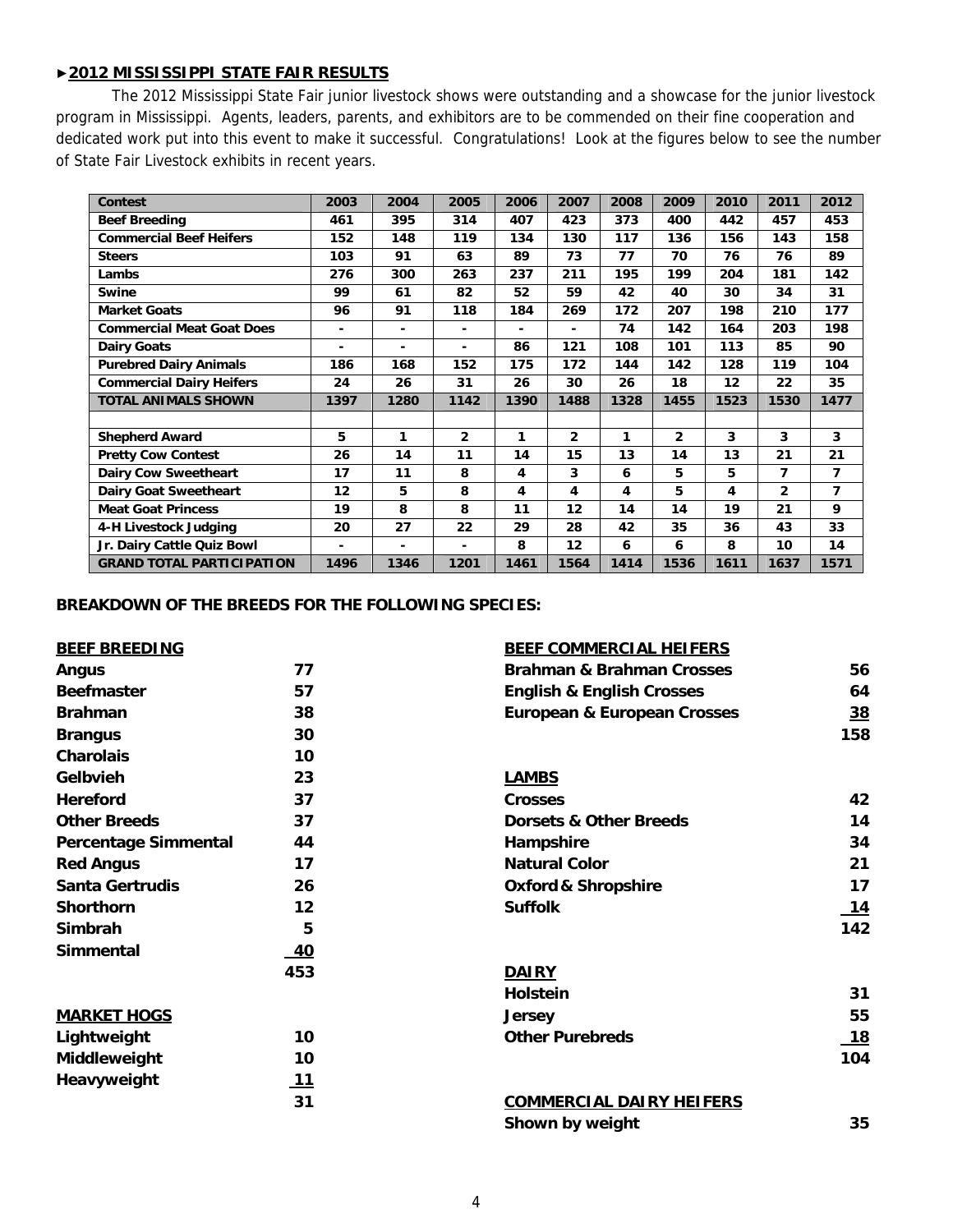| <b>STEERS</b>                        |                                        |    | <b>DAIRY GOATS</b> |         |                         |
|--------------------------------------|----------------------------------------|----|--------------------|---------|-------------------------|
| <b>PROSPECTS:</b>                    |                                        |    | <b>Alpine</b>      | Sr. Doe | 8                       |
|                                      | <b>Brahman &amp; Brahman Crosses</b>   | 13 |                    | Jr. Doe | 4                       |
| <b>English &amp; English Crosses</b> |                                        | 19 |                    |         |                         |
|                                      | <b>European &amp; European Crosses</b> | 16 | <b>AOP</b>         | Sr. Doe | 3                       |
|                                      |                                        |    |                    | Jr. Doe | 16                      |
| <b>PROGRESS:</b>                     |                                        |    |                    |         |                         |
|                                      | <b>Brahman &amp; Brahman Crosses</b>   | 6  | <b>G &amp; RG</b>  | Sr. Doe | $\overline{2}$          |
| <b>English &amp; English Crosses</b> |                                        | 10 |                    | Jr. Doe | 9                       |
|                                      | <b>European &amp; European Crosses</b> | 25 |                    |         |                         |
|                                      |                                        | 89 | LaMancha           | Sr. Doe | 6                       |
|                                      |                                        |    |                    | Jr. Doe | 13                      |
| <b>MARKET GOATS</b>                  |                                        |    |                    |         |                         |
| Lightweight                          | 47                                     |    | <b>Nubian</b>      | Sr. Doe | 6                       |
| Mediumweight                         | 39                                     |    |                    | Jr. Doe | 16                      |
| <b>Light Heavyweight</b>             | 46                                     |    |                    |         |                         |
| Heavyweight                          | 45                                     |    | <b>Oberhasli</b>   | Sr. Doe | 4                       |
|                                      | 177                                    |    |                    | Jr. Doe | $\overline{\mathbf{3}}$ |
|                                      |                                        |    |                    |         | 90                      |
| <b>COMMERCIAL MEAT GOAT DOES</b>     |                                        |    |                    |         |                         |
| Lightweight                          | 45                                     |    |                    |         |                         |
| Mediumweight                         | 53                                     |    |                    |         |                         |
| <b>Light Heavyweight</b>             | 59                                     |    |                    |         |                         |

Heavyweight 51

 **198** 

**BELOW IS A REPORT ON NUMBER OF YOUTH AND NUMBER OF EXHIBITORS FOR THE VARIOUS SHOWS AT THE STATE FAIR:** 

|                                  | $4-H$ | $4-H$          | <b>FFA</b>   | <b>FFA</b>     | <b>Total</b> | <b>Total</b>   |
|----------------------------------|-------|----------------|--------------|----------------|--------------|----------------|
| <b>Show</b>                      | Youth | <b>Animals</b> | Youth        | <b>Animals</b> | Youth        | <b>Animals</b> |
| <b>Beef Breeding</b>             | 208   | 357            | 73           | 96             | 281          | 453            |
| <b>Commercial Beef Heifers</b>   | 101   | 106            | 49           | 52             | 150          | 158            |
| <b>Steers</b>                    | 49    | 63             | 26           | 26             | 75           | 89             |
| Lambs                            | 54    | 128            | $12 \,$      | 14             | 66           | 142            |
| <b>Hogs</b>                      | 15    | 20             | 6            | 11             | 21           | 31             |
| <b>Dairy Cattle</b>              | 43    | 100            | $\mathbf{2}$ | 4              | 45           | 104            |
| <b>Commercial Dairy Heifers</b>  | 23    | 35             | 0            | 0              | 23           | 35             |
| <b>Market Goats</b>              | 83    | 119            | 41           | 58             | 124          | 177            |
| <b>Commercial Meat Goat Does</b> | 86    | 134            | 42           | 64             | 128          | 198            |
| <b>Dairy Goats</b>               | 27    | 81             | 4            | 9              | 31           | 90             |
| <b>TOTALS</b>                    | 689   | 1143           | 255          | 334            | 944          | 1477           |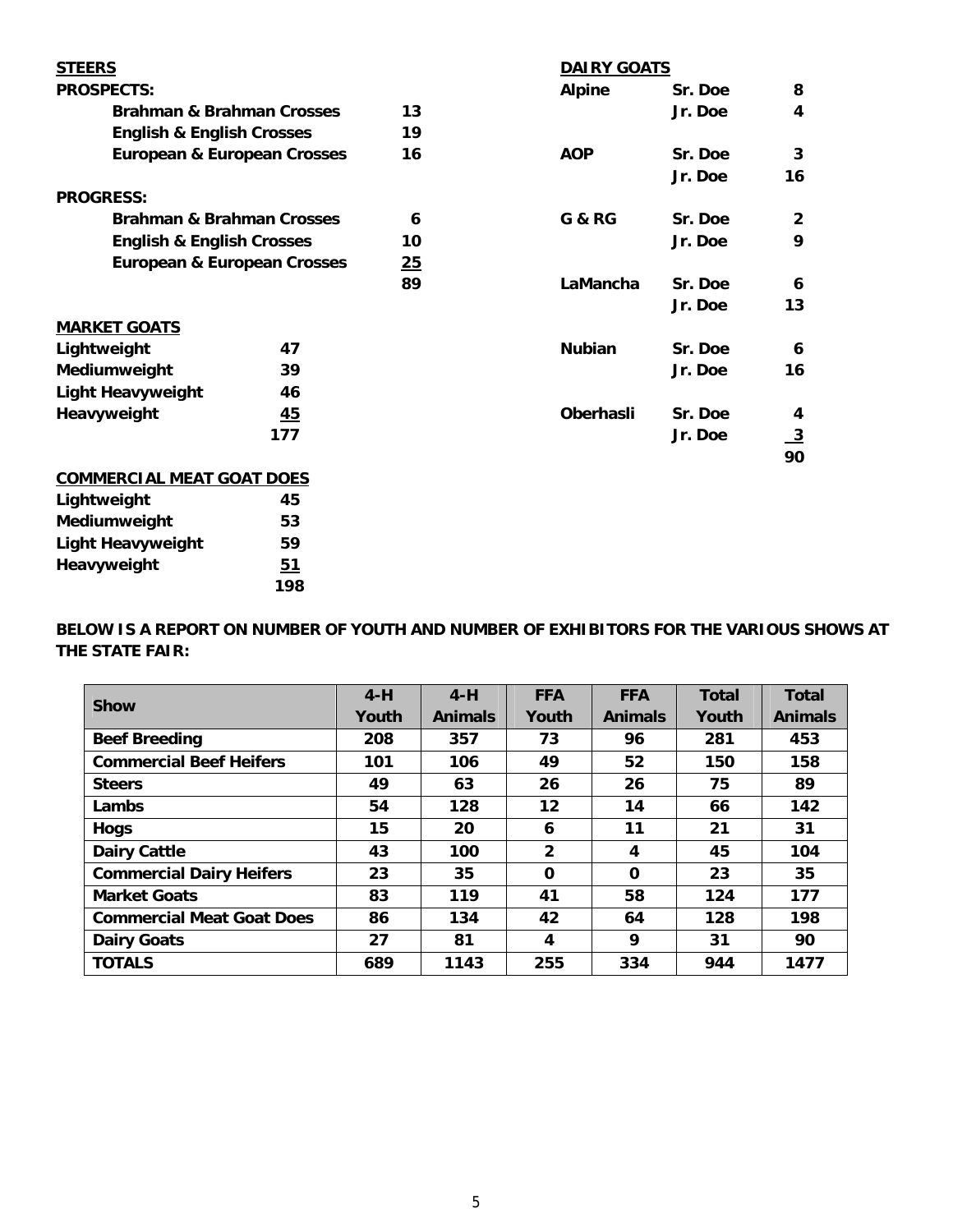## **ANGUS**

Champion Heifer **Blakesley Malley Pearl River 4-H** Champion Heifer Reserve Champion Heifer The State James Graham Theorem and Rankin 4-H Champion Bull Rylie/Stran Melancon Wilkinson 4-H Reserve Champion Bull **Sara Terrell** Sara Terrell **Reserve** Champion Bull and Lincoln 4-H

## **BEEFMASTER**

Reserve Champion Heifer **Austin Roebuck** Austin Roebuck Attala 4-H Champion Bull **Champion Bull Champion Bull Champion Bull Champion Bull Champion Bull Champion Champion Champion Champion Champion Champion Champion Champion Champion Champion Champion Champi** Reserve Champion Bull **Baylee Green** Scott 4-H

**BRAHMAN**  Champion Heifer M'Lee Ivy Jones 4-H Reserve Champion Heifer **Ashley Ivy** Ashley Ivy **Ashley Ivy** Jones 4-H Champion Bull M'Lee Ivy Jones 4-H Reserve Champion Bull **Natalie McCormick** Pearl River 4-H

## **BRANGUS**

Champion Heifer **Austin Waldrop Madison 4-H** Austin Waldrop **Madison 4-H** Reserve Champion Heifer **Cody Sumrall** Cody Sumrall Loyd Star FFA Champion Bull **Champion Bull Champion Bull Champion Bull Simpson 4-H Champion Bull** Reserve Champion Bull **Adam Buford** Madison 4-H

**CHAROLAIS**  Champion Heifer **Christian Good** Christian Good Champion Heifer Christian Cood Christian Oktibbeha 4-H Reserve Champion Heifer The Houston Snyder Tallahatchie 4-H Reserve Champion Bull **Allyson Lindsey** Tate 4-H

## **GELBVIEH**

Champion Heifer **Wess Anglin** Wess Anglin and Endependence FFA Reserve Champion Heifer **Renae Gordon** Panola 4-H Champion Bull Tyler Stampley Panola 4-H Reserve Champion Bull **Renae Gordon** Panola 4-H

## **HEREFORD**

# **OTHER BREEDS**

Champion Heifer The Subsettion of Lyles and Lyles Newton 4-H/FFA Reserve Champion Heifer **Newton American** Will Gibson Newton 4-H/FFA Champion Bull Anna Cascio Covington 4-H Reserve Champion Bull **Ty Ladner** Ty Ladner **Pearl River 4-H** 

# **BEEF BREEDING**

Champion Heifer The Michael/Amelia Buckley Covington 4-H/FFA

Champion Heifer The State of Tessey Withers/Hunter Moore Leake 4-H Reserve Champion Heifer **Christian Stonnington** Stone 4-H Champion Bull Sayde/Baylee/Marlee Turner Alcorn 4-H Reserve Champion Bull **Solution Colton Knight** Smith 4-H

Champion Bull **Rebecca Lee Rebecca Lee** Forrest 4-H/Brooklyn FFA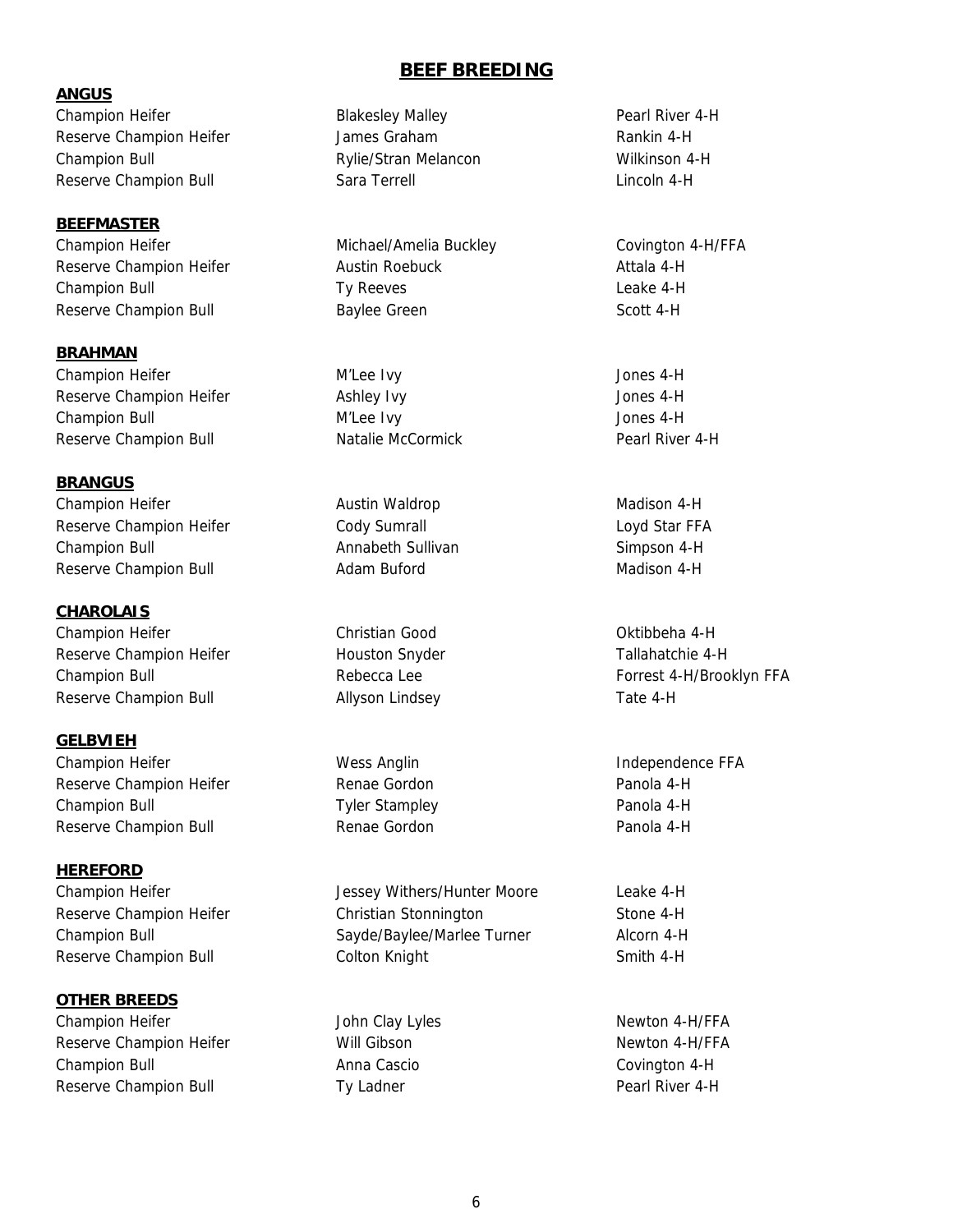## **PERCENTAGE SIMMENTAL**

Champion Heifer **Alex Sullivan** Alex Sullivan Smith 4-H Reserve Champion Heifer Kenneth Stewart, III Stone FFA Champion Bull **Champion Bull** Sebe Leggett Champion 4-H Reserve Champion Bull **Laney Frasier** Leake 4-H

## **RED ANGUS**

Reserve Champion Heifer **Caitlin Hidalgo** Lee 4-H Champion Bull Lillian Nicole Dixon Amite 4-H Reserve Champion Bull **Baylee Green** Scott 4-H

## **SANTA GERTRUDIS**

Champion Heifer **Claylee Chism** Claylee Chism **Pontotoc 4-H** Reserve Champion Heifer Claylee Chism Claylee Chism Pontotoc 4-H Champion Bull **Exits Wilbourn** Evins Wilbourn **Hinds 4-H** Hinds 4-H Reserve Champion Bull **Exity Exits Wilbourn Hinds 4-H** Hinds 4-H

## **SHORTHORN**

Champion Heifer **Hunter Wolf** Scott 4-H Reserve Champion Heifer **Anna Cascio** Covington 4-H Champion Bull **Newton 2-H/FFA** Will Gibson Newton 4-H/FFA Reserve Champion Bull **Hunter Wolf** Scott 4-H

## **SIMBRAH**

Champion Heifer Taylor/Tatum Madden Covington 4-H Reserve Champion Heifer The Substitute Jessica Smith Theorem 2012 Pearl River 4-H/FFA Champion Bull None Shown Reserve Champion Bull None Shown

## **SIMMENTAL**

Champion Heifer Triston/Kylie Roberts Smith 4-H Reserve Champion Heifer **Abbie Moreno** Abbie Moreno Greene 4-H Champion Bull Abbie Moreno Greene 4-H Reserve Champion Bull **Haley Dye** Forrest 4-H/Petal FFA

## **SUPREME CHAMPION HEIFER** Alex Sullivan Alex Sullivan Smith 4-H

## **SUPREME CHAMPION BULL** Sebe Leggett Sebe Covington 4-H

Champion Heifer **Caitlin Hidalgo** Caitlin Hidalgo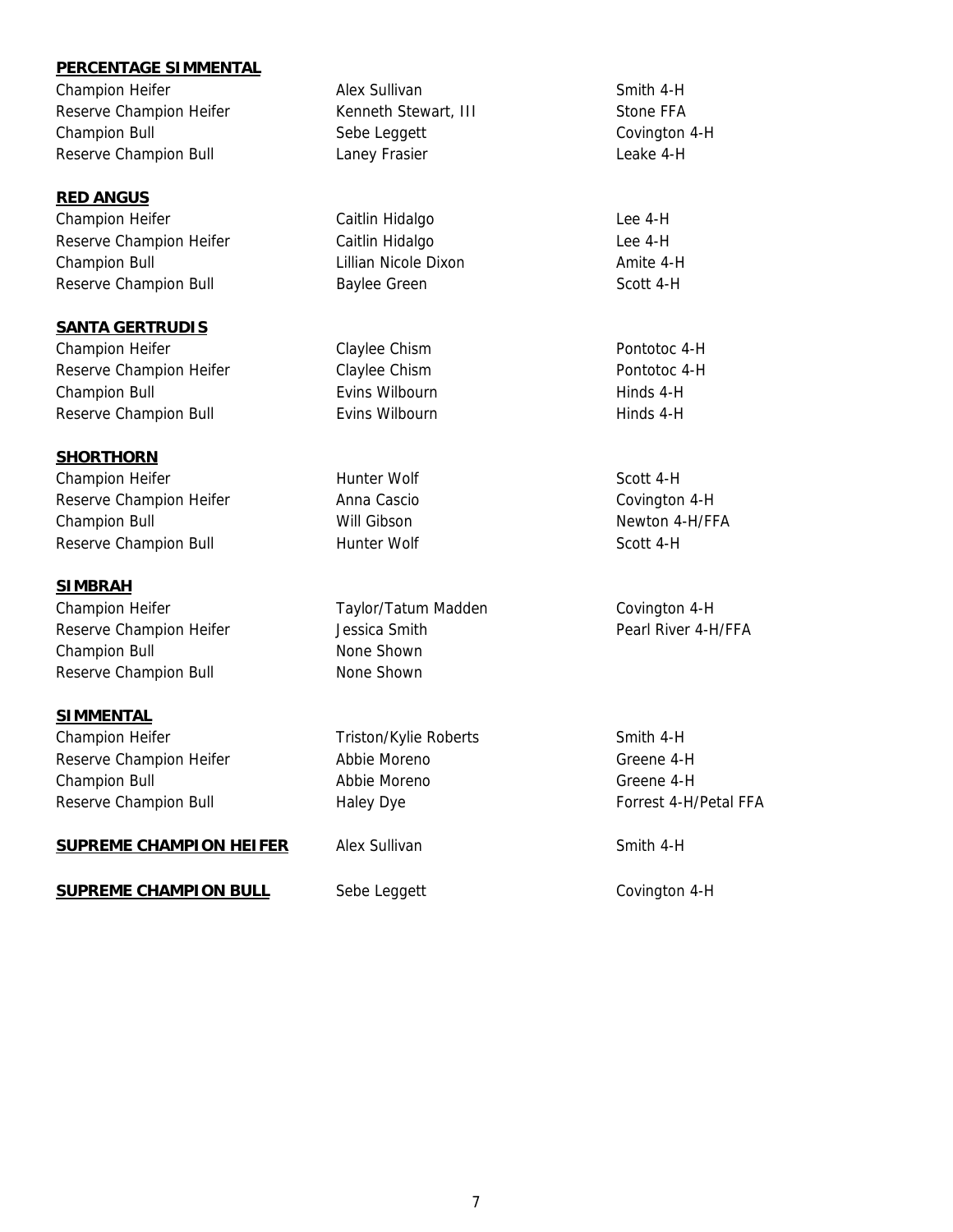# **COMMERCIAL BEEF HEIFERS**

| <b>DRAHIVIAIN AIND DRAHIVIAIN CRUSSES</b> |                       |                 |  |  |  |  |
|-------------------------------------------|-----------------------|-----------------|--|--|--|--|
| Champion                                  | Cheyenne Ladner       | Pearl River 4-H |  |  |  |  |
| Reserve Champion                          | <b>Faith Sullivan</b> | Smith 4-H       |  |  |  |  |
| <b>MCCA Champion</b>                      | Cheyenne Ladner       | Pearl River 4-H |  |  |  |  |
| MCCA Reserve Champion                     | <b>Faith Sullivan</b> | Smith 4-H       |  |  |  |  |
|                                           |                       |                 |  |  |  |  |
| <b>ENGLISH AND ENGLISH CROSSES</b>        |                       |                 |  |  |  |  |
| Champion                                  | <b>Taylor McNair</b>  | Hinds 4-H       |  |  |  |  |
| Reserve Champion                          | Christian Good        | Oktibbeha 4-H   |  |  |  |  |
| <b>MCCA Champion</b>                      | <b>Taylor McNair</b>  | Hinds 4-H       |  |  |  |  |
| <b>MCCA Reserve Champion</b>              | <b>Christian Good</b> | Oktibbeha 4-H   |  |  |  |  |
|                                           |                       |                 |  |  |  |  |

## **EUROPEAN AND EUROPEAN CROSSES**

**BRAHMAN AND BRAHMAN CROSSES** 

| Champion                     | Lane Walton       | Mantachie FFA  |
|------------------------------|-------------------|----------------|
| Reserve Champion             | Miranda Stevens   | Union 4-H      |
| <b>MCCA Champion</b>         | Will Gibson       | Newton 4-H/FFA |
| <b>MCCA Reserve Champion</b> | Grant/Easton Tune | Newton 4-H     |

# **SUPREME CHAMPION COMMERCIAL BEEF HEIFER** Lane Walton Mantachie FFA **RESERVE SUPREME CHAMPION COMMERCIAL BEEF HEIFER** Cheyenne Ladner Pearl River 4-H

## **MCCA CHAMPION COMMERCIAL BEEF HEIFER** Cheyenne Ladner Pearl River 4-H<br> **MCCA RESERVE CHAMPION COMMERCIAL BEEF HEIFER** Taylor McNair Hinds 4-H **MCCA RESERVE CHAMPION COMMERCIAL BEEF HEIFER**

| Lane Walton     | Mantachie  |
|-----------------|------------|
| Cheyenne Ladner | Pearl Rive |

# **BEEF SHOWMANSHIP**

(311 Exhibitors)

|    |                       | Age 8                                | Age 9 |                             |               |  |
|----|-----------------------|--------------------------------------|-------|-----------------------------|---------------|--|
|    | Tucker Woods          | Marion 4-H                           |       | Stran Melancon              | Wilkinson 4-H |  |
| 2. | Marley Thornton       | Raleigh FFA                          |       | <b>Sidney McGee</b>         | Newton 4-H    |  |
| 3. | Logan Johnson         | Lauderdale 4-H / West Lauderdale FFA | 3.    | Whitney Brooke Watts        | Loyd Star FFA |  |
| 4. | John Rivers Brown     | Lincoln 4-H                          | 4.    | Henry Lindsey               | Prentiss 4-H  |  |
| 5. | Anna Beth Blackwell   | Raleigh FFA                          | 5.    | <b>Emree Morgan Sifford</b> | Hinds 4-H     |  |
| 6. | Drew Wagner           | Newton 4-H                           | 6.    | Skylar Noblin-Laminack      | Hinds 4-H     |  |
| 7. | <b>Bralynn Newell</b> | Newton 4-H                           |       | Connor Hidalgo              | Lee 4-H       |  |
| 8. | Tatum Madden          | Covington 4-H                        | 8.    | Tripp Robinson              | Lee 4-H       |  |
|    | 9. Faith Sullivan     | Smith 4-H                            | 9.    | Hayes Holland               | Simpson 4-H   |  |
|    | 10. Halle Harvey      | Lawrence Co. FFA                     |       | 10. Aaron Fountain          | Greene 4-H    |  |

| Age 10 |                        |                        |    | Age 11                    |                                      |  |  |
|--------|------------------------|------------------------|----|---------------------------|--------------------------------------|--|--|
|        | Kylie Roberts          | Smith 4-H              |    | Anna Wagner               | Lauderdale 4-H / West Lauderdale FFA |  |  |
|        | Rylie Rene Melancon    | Wilkinson 4-H          |    | <b>Weston Neil Burney</b> | Simpson 4-H                          |  |  |
| 3.     | <b>Rickey Cooper</b>   | Rankin 4-H             | 3. | <b>Tyler Diffey</b>       | Holmes 4-H                           |  |  |
| 4.     | <b>Britton Holland</b> | Simpson 4-H            | 4. | Sophie Nicole Wilkerson   | Scott 4-H                            |  |  |
| 5.     | Randi Terry            | Independence FFA       | 5. | Randi Terry               | Independence FFA                     |  |  |
| 6.     | Jessica Mitchell       | Attala 4-H             | 6. | Olivia Branum             | Pearl River 4-H                      |  |  |
|        | John McGregor Davis    | Union 4-H              |    | Mary Patton Murphy        | Sharkey 4-H                          |  |  |
| 8.     | Rowdy Anderson         | Jones 4-H/S. Jones FFA | 8. | <b>Allyson Lindsey</b>    | Independence FFA                     |  |  |
| 9.     | Baylee Fore            | Pearl River 4-H        | 9. | Wesley Byrd               | Greene 4-H                           |  |  |
|        | 10. Karlea Grace Dixon | Lawrence Co. FFA       |    | 10. Emma Bozeman          | Madison 4-H                          |  |  |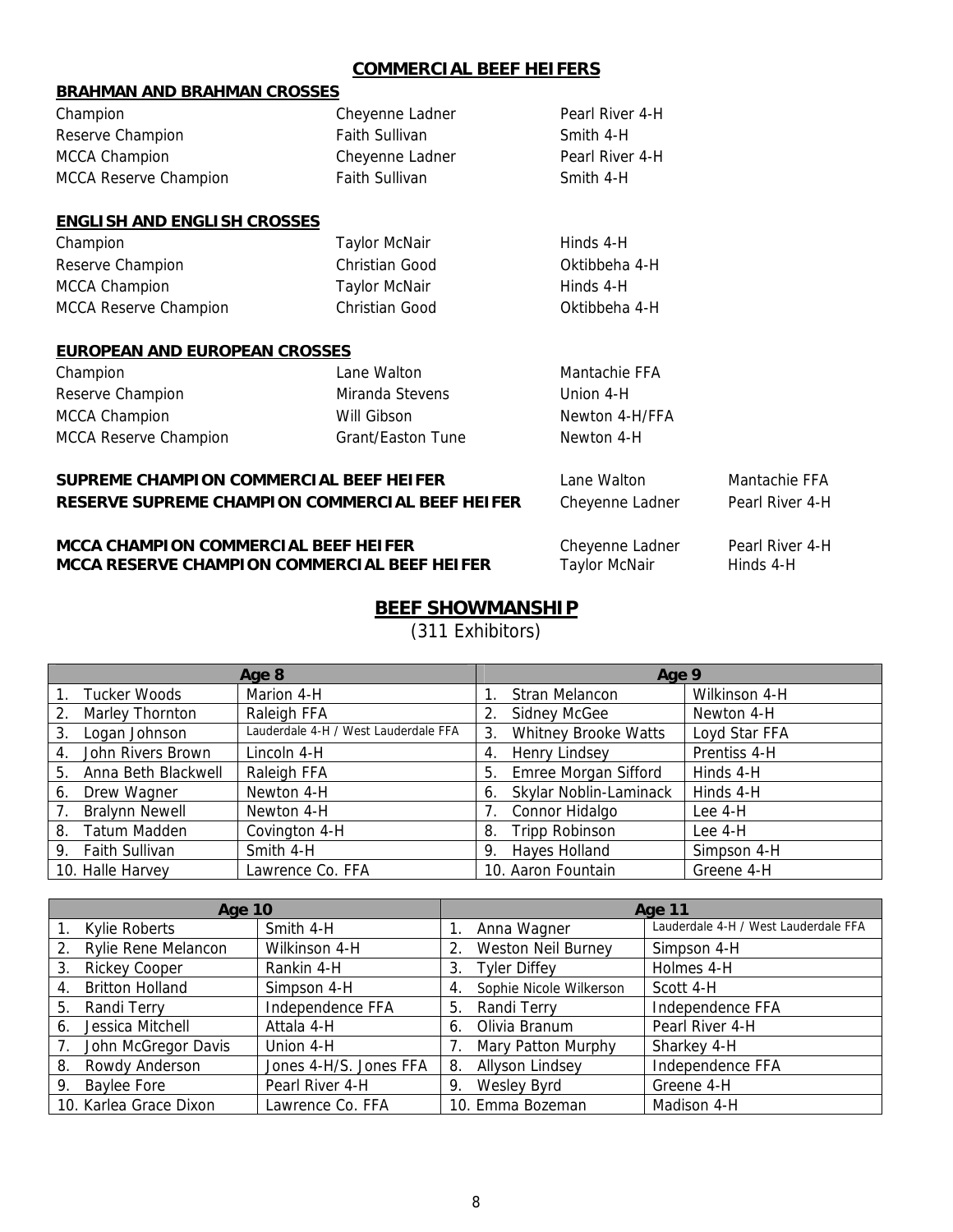| <b>Age 12</b>                 |                 | Age 13                       |                  |  |
|-------------------------------|-----------------|------------------------------|------------------|--|
| Lane Walton                   | Mantachie FFA   | Reagan Batson                | Stone 4-H        |  |
| 2. Hunter Garrett             | Lee 4-H         | <b>Baleigh Grace Sifford</b> | Hinds 4-H        |  |
| Gabrielle Simpson<br>3.       | Mantachie FFA   | <b>Triston Roberts</b><br>3. | Smith 4-H        |  |
| Will Watts<br>4.              | Loyd Star FFA   | <b>Emily Vowell</b><br>4.    | Taylorsville FFA |  |
| Jackson Blaine Mitchell<br>5. | Alcorn 4-H      | Dillon Jones<br>5.           | Webster 4-H      |  |
| Tv Reeves<br>6.               | Leake 4-H       | Kaitlyn Lott<br>6.           | Greene 4-H       |  |
| Jackson Warren                | Itawamba 4-H    | Courtney Dakota Lum          | Pelahatchie FFA  |  |
| Shelby Ladner<br>8.           | Pearl River 4-H | <b>Austin Roebuck</b><br>8.  | Attala 4-H       |  |
| 9. Karlie Dawn Bolden         | Union 4-H       | Colt Chrestman<br>9.         | Oktibbeha 4-H    |  |
| 10. Hunter Moore              | Leake 4-H       | 10. Lauren Elizabeth Smith   | Loyd Star FFA    |  |

| Age 14 |                       | <b>Age 15</b>                        |    |                        |                       |
|--------|-----------------------|--------------------------------------|----|------------------------|-----------------------|
|        | Anna Cascio           | Covington 4-H                        |    | <b>Taylor Madden</b>   | Covington 4-H         |
| 2.     | Jennifer Payne        | Jasper 4-H                           | 2. | Lakan Guelker          | Covington 4-H         |
| 3.     | Laykin Cameron        | Forrest 4-H                          | 3. | Hayden Neal            | Scott 4-H             |
| 4.     | J.T. Prisock, III     | Oktibbeha 4-H                        | 4. | <b>Molly Swinney</b>   | Attala 4-H            |
| 5.     | T.J. Austin           | Lauderdale 4-H / West Lauderdale FFA | 5. | Kollin Davis           | Tate 4-H              |
| 6.     | <b>Brittany Goode</b> | NE Jones FFA                         | 6. | Matt Spradling         | Mantachie FFA         |
|        | Payton Netherland     | Holmes 4-H                           |    | Roby Herchenhahn       | Forrest 4-H/Petal FFA |
| 8.     | Zachary Hodge         | NE Jones FFA                         | 8. | Ashley Ivy             | Jones 4-H             |
| 9.     | <b>Ashley Douglas</b> | Hinds 4-H                            | 9. | <b>Tristen Hanegan</b> | Covington 4-H/FFA     |
|        | 10. Layne Brown       | Lincoln 4-H                          |    | 10. Anna Grace Brown   | West Lincoln FFA      |

| <b>Age 16</b>  |                       |                          | Age 17 |                      |                       |
|----------------|-----------------------|--------------------------|--------|----------------------|-----------------------|
|                | <b>Taylor McNair</b>  | Hinds 4-H                |        | Kenneth Stewart      | Stone 4-H/FFA         |
| 2 <sub>1</sub> | Kasey Reanee Tanner   | Jones 4-H/West Jones FFA | 2.     | Miranda Stevens      | Union 4-H             |
| 3.             | Jessica Smith         | Pearl River 4-H          | 3.     | Hanna Culpepper      | Forrest 4-H           |
| 4.             | Will Gibson           | Newton 4-H/FFA           | 4.     | Kaylee Miller        | Greene 4-H            |
| 5.             | <b>Dillon Holland</b> | Panola 4-H               | 5.     | Hunter Wolf          | Scott 4-H             |
| 6.             | Sara Terrell          | Lincoln 4-H              | 6.     | Alex Sullivan        | Smith 4-H             |
|                | Cheyenne Ladner       | Pearl River 4-H          |        | Derek Justin Huffman | Simpson 4-H           |
| 8.             | Joshua Vowell         | Smith 4-H                | 8.     | Katie Brown          | Independence FFA      |
| 9.             | Carey Haley           | Lincoln 4-H              | 9.     | Hope Padgett         | <b>Enterprise FFA</b> |
|                | 10. Natalie McCormick | Pearl River 4-H          |        | 10. Rachel Wilson    | Rankin 4-H            |

| Age 18               |                                      |    |                    |               |  |  |
|----------------------|--------------------------------------|----|--------------------|---------------|--|--|
| Abbie Moreno         | Greene 4-H                           |    | Daniel Gaines      | Panola 4-H    |  |  |
| <b>Tucker Wagner</b> | Lauderdale 4-H / West Lauderdale FFA |    | Logan Wood         | Mantachie FFA |  |  |
| Tv Ladner            | Pearl River 4-H                      | 8. | M'Lee Ivv          | Jones 4-H     |  |  |
| Christian Good       | Oktibbeha 4-H                        |    | Cody Wayne Sumrall | Loyd Star FFA |  |  |
| Dusty Barton         | Simpson 4-H                          |    |                    |               |  |  |

## ▶**HERDSMEN'S AWARDS** – Junior Beef Division

1. Independence FFA 2. Newton 4-H 3. George 4-H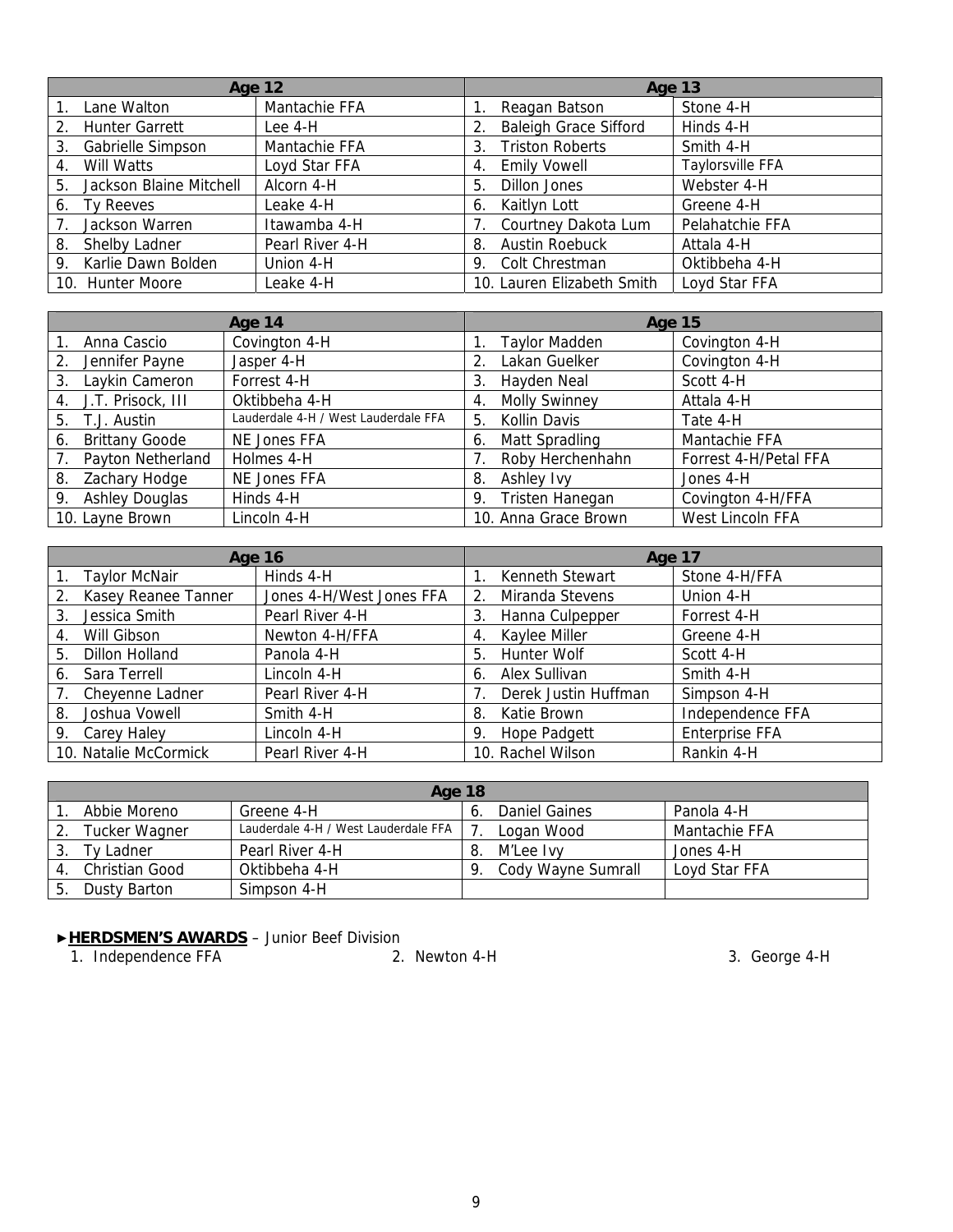### **PROSPECT**

Champion English & Crosses John Clay Lyles, Newton 4-H Reserve Champion English & Crosses **Facebook** Jacob Manning, Forrest 4-H MCCA Champion English & Crosses Jacob Manning, Forrest 4-H MCCA Reserve Champion English & Crosses Marley Thornton, Raleigh FFA

Champion European & Crosses Sidney McGee, Newton 4-H Reserve Champion European & Crosses Brent/Ruslan/Julia Saucier, Forrest 4-H MCCA Champion European & Crosses Jennifer Payne, Jasper 4-H MCCA Reserve Champion Eurpoean & Crosses Joshua Newcomb, Jones 4-H/West Jones FFA

Champion Brahman & Crosses Emily Vowell, Smith 4-H Reserve Champion Brahman & Crosses Lakan Guelker, Covington 4-H MCCA Champion Brahman & Crosses Emily Vowell, Smith 4-H MCCA Reserve Champion Brahman & Crosses Lakan Guelker, Covington 4-H

## **Grand Champion Prospect Steer <b>Emily Vowell**, Smith 4-H **Res Champion Prospect Steer**  John Clay Lyles, Newton 4-H **MCCA Grand Champion Prospect Steer** Emily Vowell, Smith 4-H **MCCA Reserve Grand Champion Prospect Steer** Lakan Guelker, Covington 4-H

### **PROGRESS**

Champion English & Crosses **Hanna Culpepper, Forrest 4-H** Hanna Culpepper, Forrest 4-H Reserve Champion English & Crosses Alexandra Pittman, Forrest 4-H MCCA Champion English & Crosses Laney Frasier, Leake 4-H MCCA Reserve Champion English & Crosses Baleigh/Emree Sifford, Hinds 4-H

Champion European & Crosses Alex Sullivan, Smith 4-H Reserve Champion European & Crosses Alex Sullivan, Smith 4-H MCCA Champion European & Crosses Alex Sullivan, Smith 4-H MCCA Reserve Champion Eurpoean & Crosses Laney Frasier, Leake 4-H

Res Champion Brahman & Crosses **Access** Jacob Manning, Forrest 4-H MCCA Reserve Champion Brahman & Crosses Juan Zavala/Lorenzo Vasquez, Hinds 4-H

Grand Champion Progress Steer **Alex Sullivan, Smith 4-H Res Champion Progress Steer <b>Hanna Culpepper**, Forrest 4-H **MCCA Grand Champion Progress Steer Steer Alex Sullivan, Smith 4-H MCCA Reserve Grand Champion Progress Steer** Jessey Withers/Hunter Moore, Leake Central FFA

# **MARKET STEERS**

Champion Brahman & Crosses Jessey Withers/Hunter Moore, Leake Central FFA MCCA Champion Brahman & Crosses Jessey Withers/Hunter Moore, Leake Central FFA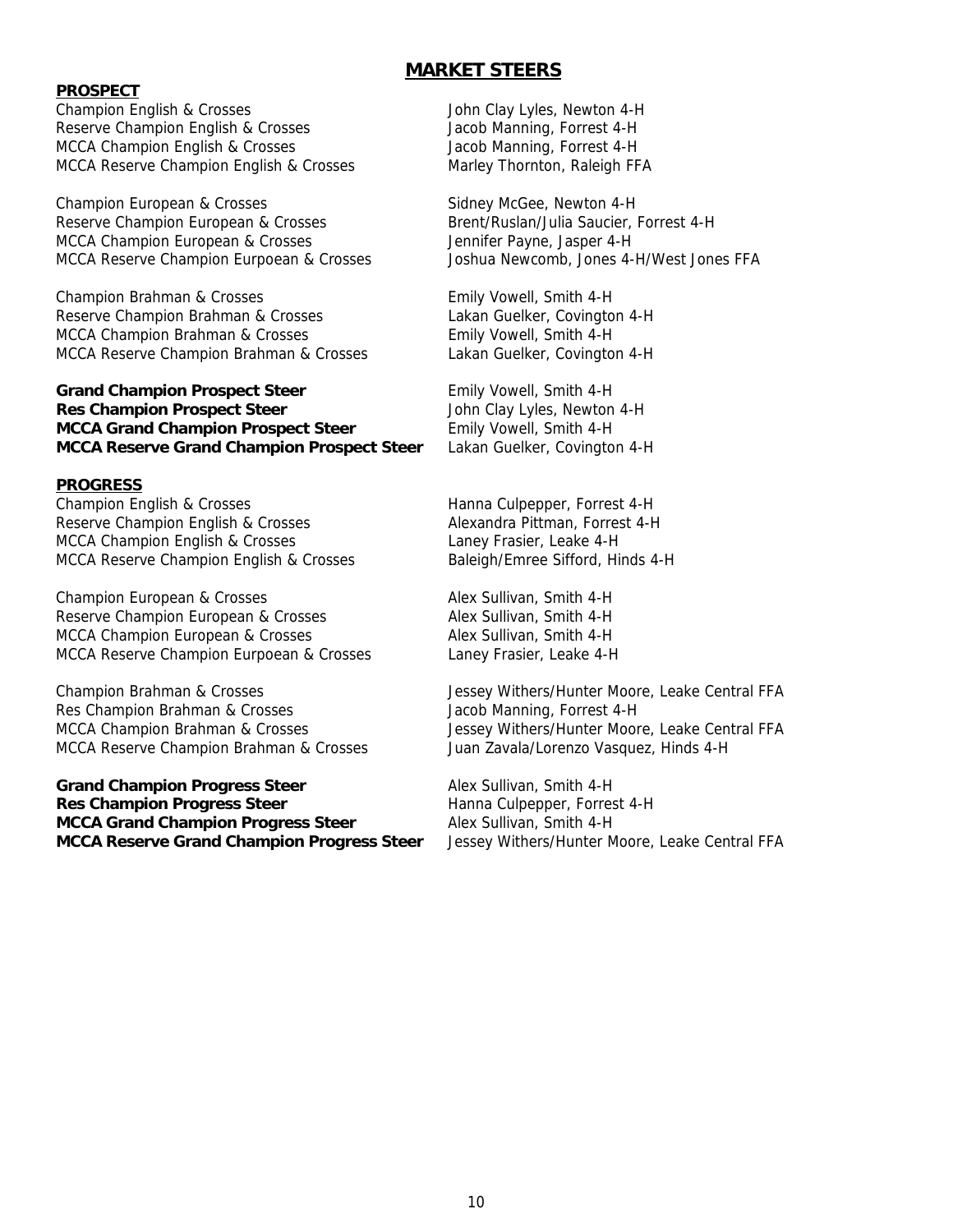## **CROSSBRED**

Champion Jacob Bell Hinds 4-Hinds 4-Hinds 4-Hinds 4-Hinds 4-Hinds 4-Hinds 4-Hinds 4-Hinds 4-Hinds 4-Hinds 4-Hinds 4-Hinds 4-Hinds 4-Hinds 4-Hinds 4-Hinds 4-Hinds 4-Hinds 4-Hinds 4-Hinds 4-Hinds 4-Hinds 4-Hinds 4-Hinds 4-Hi Reserve Champion and Stewart Hinds 4-Hinds 4-Hinds 4-Hinds 4-Hinds 4-Hinds 4-Hinds 4-Hinds 4-Hinds 4-Hinds 4-H State Bred Champion and Hinds 4-Hinds 4-Hinds 4-Hinds 4-Hinds 4-Hinds 4-Hinds 4-H Res. State Bred Champion Conner Conner Conner Connect

## **DORSETS & OTHER BREEDS**

## **HAMPSHIRE**

## **NATURAL COLOR**

Champion **Brady/Wyatt Chambley** Montgomery 4-H Reserve Champion The Communication of Hagen Ware Montgomery 4-H State Bred Champion **Brady/Wyatt Chambley** Montgomery 4-H Res. State Bred Champion **Hagen Ware** Montgomery 4-H

## **OXFORD & SHROPSHIRE**

## **SUFFOLK**

Reserve Champion **Rusch Ragland** Rusch Ragland Yazoo 4-H State Bred Champion Trevor Walters Maters Madison 4-H Res. State Bred Champion Matthew/Will Christiansen Christiansen Oktibbeha 4-H

**Grand Champion Champion Jacob Bell Hinds 4-H** Hinds 4-H **Reserve Grand Champion** Dane/Grant/Savannah Stevens Rankin 4-H **State Bred Grand Champion** Jacob Bell **Hinds 4-Hinds 4-H State Bred Res. Grand Champion** Brady/Wyatt Chambley Montgomery 4-H

# **MARKET LAMBS**

| acob Bell           | Hinds 4-H |
|---------------------|-----------|
| onner Quinn Stewart | Hinds 4-H |
| acob Bell           | Hinds 4-H |
| onner Quinn Stewart | Hinds 4-H |
|                     |           |

Champion Emma Grace McGrew Prentiss 4-H Reserve Champion The Champion Dane/Grant/Savannah Stevens Rankin 4-H State Bred Champion Emma Grace McGrew Prentiss 4-H Res. State Bred Champion Carley Pettigrew Lee 4-H/Nettleton FFA

Champion **Champion** Jacob Bell **Hinds 4-H** Hinds 4-H Reserve Champion **Dane/Grant/Savannah Stevens** Rankin 4-H State Bred Champion Jamie/Carolyn/Adrian Robertson Smith 4-H Res. State Bred Champion Jamie/Carolyn/Adrian Robertson Smith 4-H

Champion **Davey Robinson** Smith 4-H Reserve Champion **Dane/Grant/Savannah Stevens** Rankin 4-H State Bred Champion **Davey Robinson** Davey Robinson Smith 4-H Res. State Bred Champion Dane/Grant/Savannah Stevens Rankin 4-H

Champion Kathryn/Harris Dooley Yazoo 4-H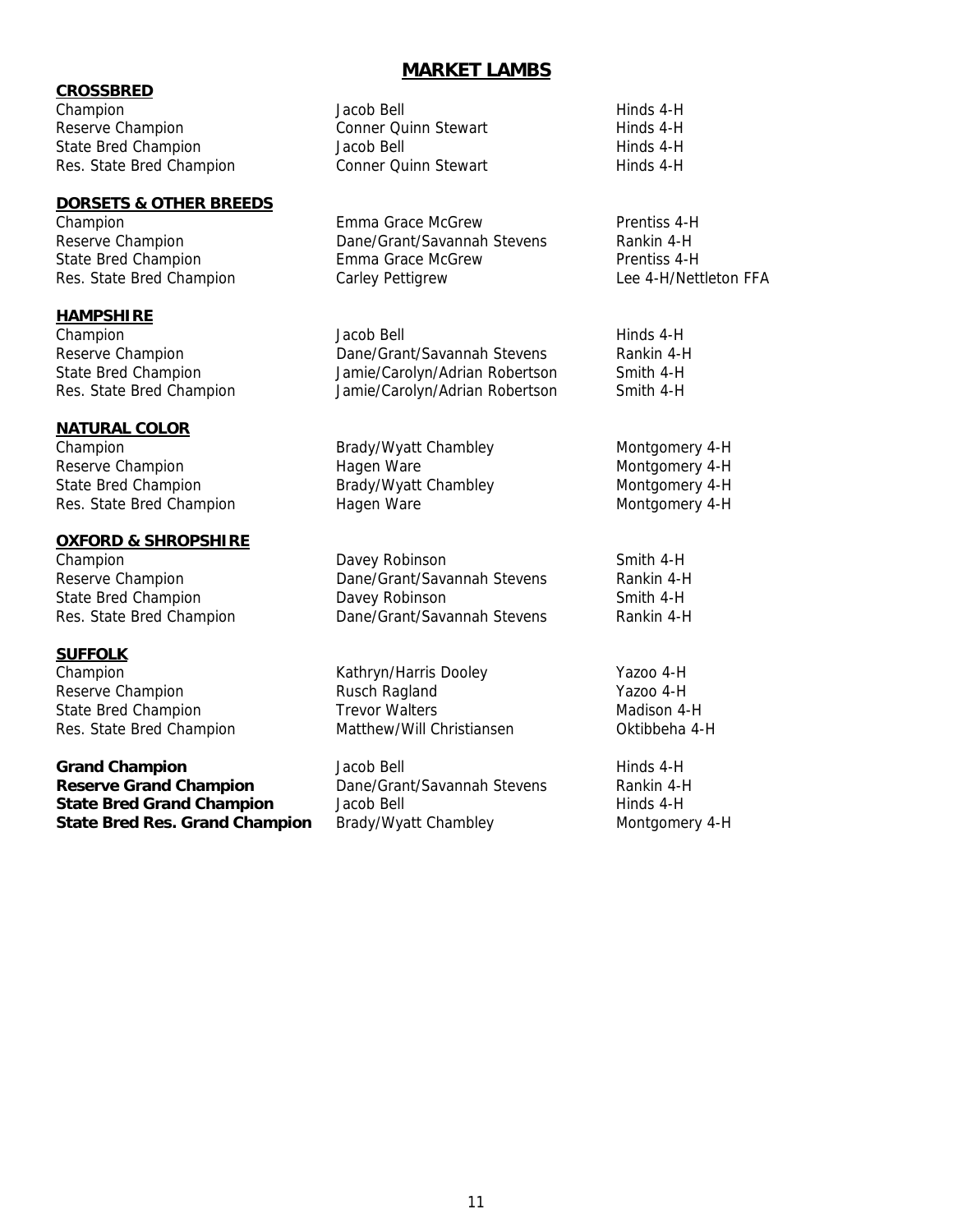# **LAMB SHOWMANSHIP**

(56 Exhibitors)

|    | Age 8               |                       |    | Age 9                          |              |  |
|----|---------------------|-----------------------|----|--------------------------------|--------------|--|
|    | Olivia Howell       | Holmes 4-H            |    | Jamie Lynn Robertson           | Smith 4-H    |  |
|    | Dane Stevens        | Rankin 4-H            | 2. | <b>Elizabeth Grace Nichols</b> | Pontotoc 4-H |  |
| 3. | Wyatt Kyle Cooper   | Copiah 4-H            |    | Davi Jo Williams               | Lee $4-H$    |  |
|    | 4. Sam White        | Clarke 4-H            | 4. | Addie Hawkins                  | Bolivar 4-H  |  |
| 5. | Nina Elizabeth Hay  | Lauderdale 4-H / West |    |                                |              |  |
|    |                     | Lauderdale FFA        |    |                                |              |  |
|    | <b>Theron Clark</b> | Forrest 4-H           |    |                                |              |  |

| Age 10 |                             | Age 11         |    |                       |                |
|--------|-----------------------------|----------------|----|-----------------------|----------------|
|        | Jacob Bell                  | Hinds 4-H      |    | Carolyn Robertson     | Smith 4-H      |
|        | Andrew Lay                  | Hinds 4-H      |    | <b>Wyatt Chambley</b> | Montgomery 4-H |
| 3.     | Zach Owens                  | Yazoo 4-H      |    | <b>Trevor Walters</b> | Madison 4-H    |
| 4.     | <b>Conner Quinn Stewart</b> | Hinds 4-H      | 4. | Kali Grace Cotten     | Yazoo 4-H      |
| 5.     | Hagen Ware                  | Montgomery 4-H |    |                       |                |
| 6.     | Emma Morgan Duerstock       | DeSoto 4-H     |    |                       |                |
|        | <b>Blake Martin</b>         | Rankin 4-H     |    |                       |                |

|         | <b>Age 12</b>                |                         |  | <b>Age 13</b>          |                        |  |
|---------|------------------------------|-------------------------|--|------------------------|------------------------|--|
|         | Myleah Elise Woods           | Hinds 4-H               |  | Savannah Stevens       | Rankin 4-H             |  |
| $2_{-}$ | Emma Grace McGrew            | Prentiss 4-H            |  | Mack Crocker           | Simpson 4-H            |  |
|         | Adam Dean                    | DeSoto 4-H              |  | Angeli Channell Austin | Lauderdale 4-H<br>West |  |
|         |                              |                         |  |                        | Lauderdale FFA         |  |
|         | Jacob Taylor                 | Clarke 4-H              |  |                        |                        |  |
| 5.      | Sean Middleton               | <b>Taylorsville FFA</b> |  |                        |                        |  |
| 6.      | <b>Madison Taylor Spears</b> | Hinds 4-H               |  |                        |                        |  |

| Age 14 |                       | <b>Age 15</b>         |    |                      |              |
|--------|-----------------------|-----------------------|----|----------------------|--------------|
|        | Cassidy Wood          | Rankin 4-H            |    | <b>Grant Stevens</b> | Rankin 4-H   |
|        | Kayla Neal            | Lee 4-H               |    | Adrian Robertson     | Smith 4-H    |
| 3.     | Kayla Rene Duerstock  | DeSoto 4-H            | 3. | Meagan Martin        | Florence FFA |
| 4.     | William Christiansen  | Oktibbeha 4-H         | 4. | Catie Taylor         | Clarke 4-H   |
| 5.     | <b>Ashley Douglas</b> | Hinds 4-H             |    |                      |              |
| 6.     | Landon Hodges         | Yazoo 4-H             |    |                      |              |
|        | Victoria Manning      | Clarke 4-H            |    |                      |              |
| 8.     | T.J. Austin           | Lauderdale 4-H / West |    |                      |              |
|        |                       | Lauderdale FFA        |    |                      |              |

| <b>Age 16</b>           |                     | <b>Ages 17-18</b>             |                       |  |
|-------------------------|---------------------|-------------------------------|-----------------------|--|
| Kathryn Dooley          | Yazoo 4-H           | <b>Brady Chambley</b>         | Montgomery 4-H        |  |
| Davey Robinson          | Scott 4-H           | Jace McCardle                 | Copiah 4-H            |  |
| John Mark Johnson<br>3. | Lee 4-H             | Rachel Wilson<br>3.           | Rankin 4-H            |  |
| Tommy Boone<br>4.       | <b>McLaurin FFA</b> | Orry Yarbrough<br>4.          | Hinds 4-H             |  |
| Wess Anglin<br>5.       | Independence FFA    | <b>Carley Pettigrew</b><br>5. | Lee 4-H/Nettleton FFA |  |
| Mark Bryant<br>6.       | Hinds 4-H           | Matthew Christiansen<br>6.    | Oktibbeha 4-H         |  |
|                         |                     | Cody Wayne Sumrall            | Loyd Star FFA         |  |
|                         |                     | John Andrews<br>8.            | Kossuth FFA           |  |
|                         |                     |                               |                       |  |

## ▶**OUTSTANDING SHEPHERD AWARD**

1. Clarke 4-H 2. Yazoo 4-H 3. Lee 4-H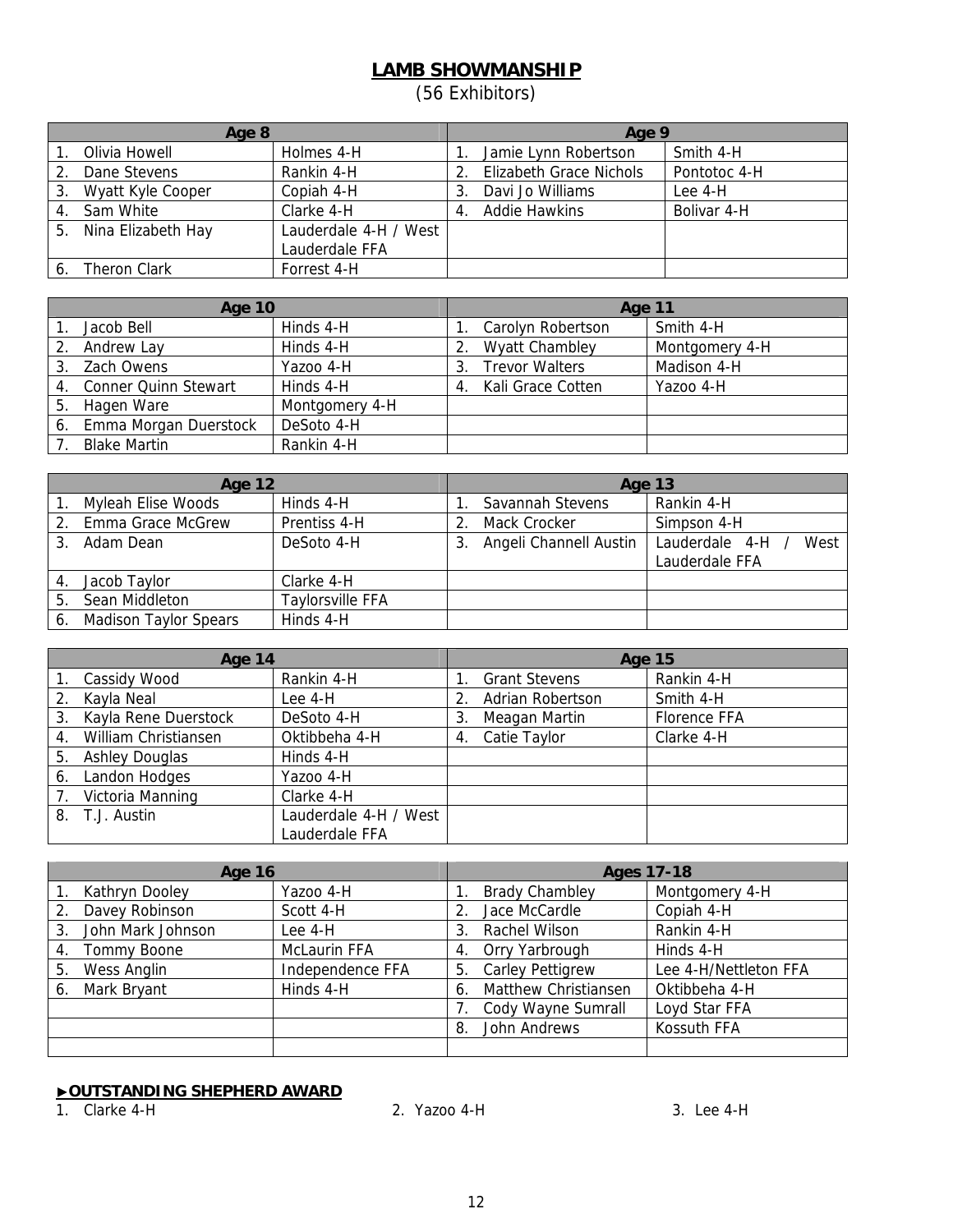# **LIGHTWEIGHT DIVISION**

### **MIDDLEWEIGHT DIVISION**

MS Bred Champion **Brooke Gowan, Holmes 4-H** 

## **HEAVYWEIGHT DIVISION**

**MS Bred Grand Champion** Tray Tucker, Forrest 4-H/Brooklyn FFA **MS Bred Reserve Grand Champion** Brooke Gowan, Holmes 4-H

## **MARKET SWINE**

Champion Lightweight Tucker/Anna Wagner, Lauderdale 4-H/West Lauderdale FFA Res. Champion Lightweight Victoria Chalk, Rankin 4-H/Puckett FFA MS Bred Champion Victoria Chalk, Rankin 4-H/Puckett FFA MS Bred Reserve Champion Tray Tucker, Forrest 4-H/Brooklyn FFA

Champion Middleweight Brooke Gowan, Holmes 4-H Res. Champion Middleweight Tray Tucker, Forrest 4-H/Brooklyn FFA MS Bred Reserve Champion Tray Tucker, Forrest 4-H/Brooklyn FFA

Champion Heavyweight Tray Tucker, Forrest 4-H/Brooklyn FFA Res. Champion Heavyweight **Dustin Barton/Britton Holland, Simpson 4-H** MS Bred Champion Tray Tucker, Forrest 4-H/Brooklyn FFA MS Bred Reserve Champion Mickey Doyle, Forrest 4-H/Brooklyn FFA

Grand Champion **Grand Champion Tray Tucker, Forrest 4-H/Brooklyn FFA Res. Grand Champion** Tucker/Anna Wagner, Lauderdale 4-H/West Lauderdale FFA

# **SWINE SHOWMANSHIP**

(18 Exhibitors)

| Age 8-9 |                     |               |    | Age 10-11           |                                      |  |  |  |
|---------|---------------------|---------------|----|---------------------|--------------------------------------|--|--|--|
|         | Savana Dawn Ashley  | Wilkinson 4-H |    | <b>Brooke Gowan</b> | Holmes 4-H                           |  |  |  |
| 2.      | <b>Sidney McGee</b> | Newton 4-H    | 2. | Rayne Tate          | Holmes 4-H                           |  |  |  |
| 3.      | Jewell Vandevere    | Yazoo 4-H     | 3  | Anna Wagner         | Lauderdale 4-H / West Lauderdale FFA |  |  |  |
| 4.      | Olivia Howell       | Holmes 4-H    | 4. | John Thomas Murtagh | Holmes 4-H                           |  |  |  |
| 5.      | Madie Jackson       | Yazoo 4-H     |    |                     |                                      |  |  |  |
| 6.      | Wyatt Kyle Cooper   | Copiah 4-H    |    |                     |                                      |  |  |  |
|         | Drew Wagner         | Newton 4-H    |    |                     |                                      |  |  |  |

| Age 12-13    |           |          | Age 14-15      |                        |  |
|--------------|-----------|----------|----------------|------------------------|--|
| Thomas Niven | Yazoo 4-H |          | Victoria Chalk | Rankin 4-H/Puckett FFA |  |
|              |           | <u>.</u> | Hallie Murtagh | Holmes 4-H             |  |

| Age 16-18         |                                      |  |  |  |
|-------------------|--------------------------------------|--|--|--|
| 1. Tucker Wagner  | Lauderdale 4-H / West Lauderdale FFA |  |  |  |
| 2. Tray Tucker    | Forrest 4-H/Brooklyn FFA             |  |  |  |
| 3. Anthony Plante | Forrest 4-H/Brooklyn FFA             |  |  |  |
| 4. Mickey Doyle   | Forrest 4-H/Brooklyn FFA             |  |  |  |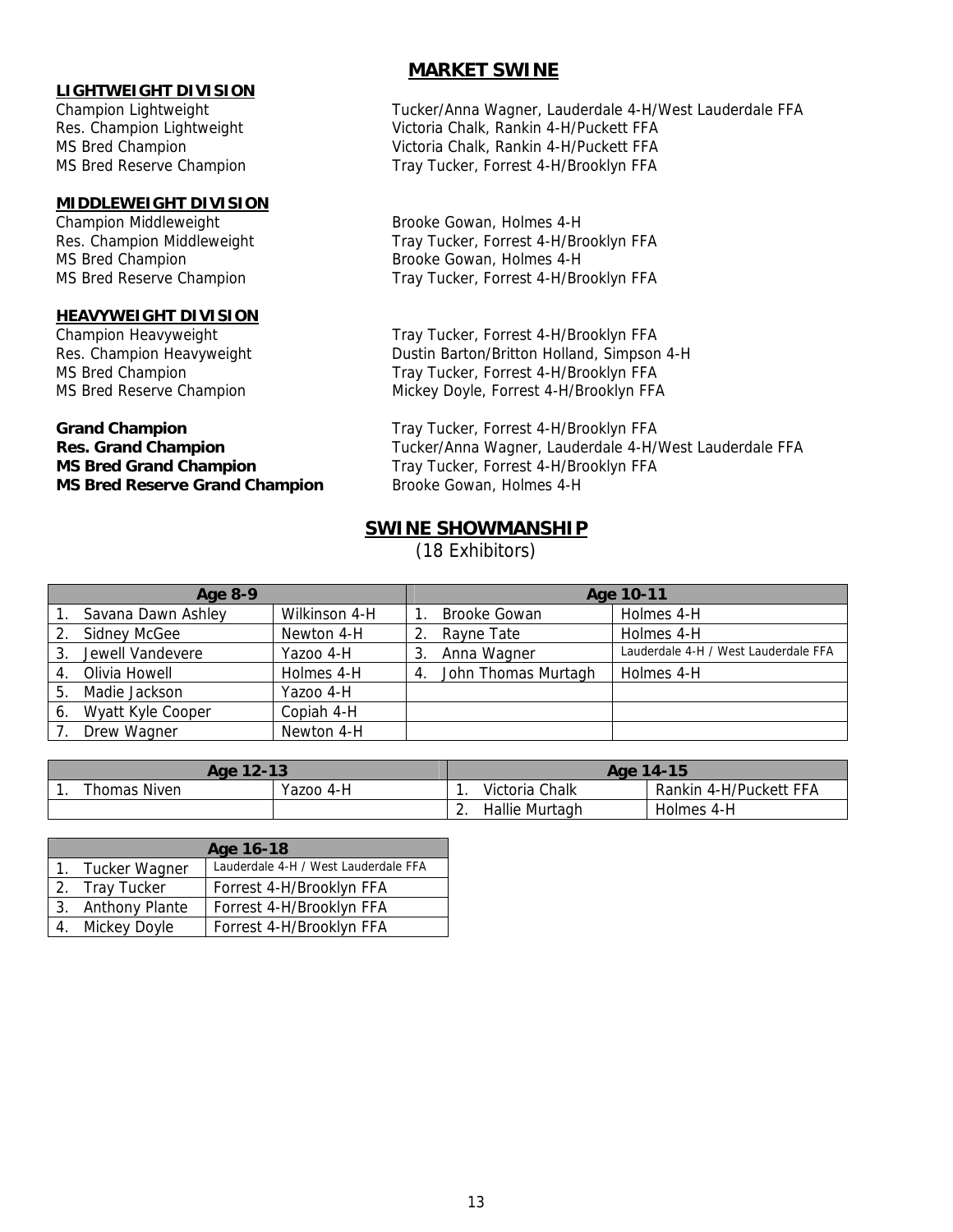# **DAIRY CATTLE**

| <b>HOLSTEIN</b>               |                 |             |
|-------------------------------|-----------------|-------------|
| Junior Champion               | Lee Brand       | Monroe 4-H  |
| Reserve Junior Champion       | Lee Brand       | Monroe 4-H  |
| Senior Champion               | Jace McCardle   | Copiah 4-H  |
| Reserve Senior Champion       | Emmie Rowlen    | Webster 4-H |
| <b>Grand Champion</b>         | Jace McCardle   | Copiah 4-H  |
| <b>Reserve Grand Champion</b> | Emmie Rowlen    | Webster 4-H |
| <u>JERSEY</u>                 |                 |             |
| Junior Champion               | Shane Jackson   | Lincoln 4-H |
| Reserve Junior Champion       | Charlotte Drane | Copiah 4-H  |
| Senior Champion               | Shane Jackson   | Lincoln 4-H |
| Reserve Senior Champion       | Hunter Beason   | Neshoba 4-H |
| <b>Grand Champion</b>         | Shane Jackson   | Lincoln 4-H |
| <b>Reserve Grand Champion</b> | Hunter Beason   | Neshoba 4-H |

## **OTHER PUREBREDS**

| Junior Champion               | Jake Alexander             | Lamar 4-H    |
|-------------------------------|----------------------------|--------------|
| Reserve Junior Champion       | Hannah/Ashlyn/Chase Foster | Pontotoc 4-H |
| Senior Champion               | Hannah Bagwell             | Pontotoc 4-H |
| Reserve Senior Champion       | Raymond Bradley Owen, Jr.  | Pontotoc 4-H |
| <b>Grand Champion</b>         | Hannah Bagwell             | Pontotoc 4-H |
| <b>Reserve Grand Champion</b> | Raymond Bradley Owen, Jr.  | Pontotoc 4-H |

### **JUNIOR COMMERCIAL DAIRY HEIFER SHOW**

| <b>Grand Champion Heifer</b>         | Jarrod Powers         | Tate 4-H |
|--------------------------------------|-----------------------|----------|
| <b>Reserve Grand Champion Heifer</b> | Hunter/Coley Aldridge | Lee 4-H  |

## **HERDSMEN'S AWARD** - Junior Dairy Division

- 1. Neshoba 4-H
- 2. Newton 4-H
- 3. Monroe 4-H

# **DAIRY CATTLE SWEETHEART CONTEST**

Junior Sweetheart Skylar Noblin-Laminack, Hinds 4-H<br>Senior Sweetheart Hannah Foster, Pontotoc 4-H Hannah Foster, Pontotoc 4-H

## **OUTSTANDING JUNIOR HOLSTEIN YOUTH OUTSTANDING SENIOR HOLSTEIN YOUTH**

Rachel Harris, Pearl River 4-H AnnaLea Munn, Pontotoc 4-H

## **OUTSTANDING JUNIOR JERSRY YOUTH OUTSTANDING SENIOR JERSEY YOUTH**

Reneé Harris, Pearl River 4-H Jessica Smith, Pearl River 4-H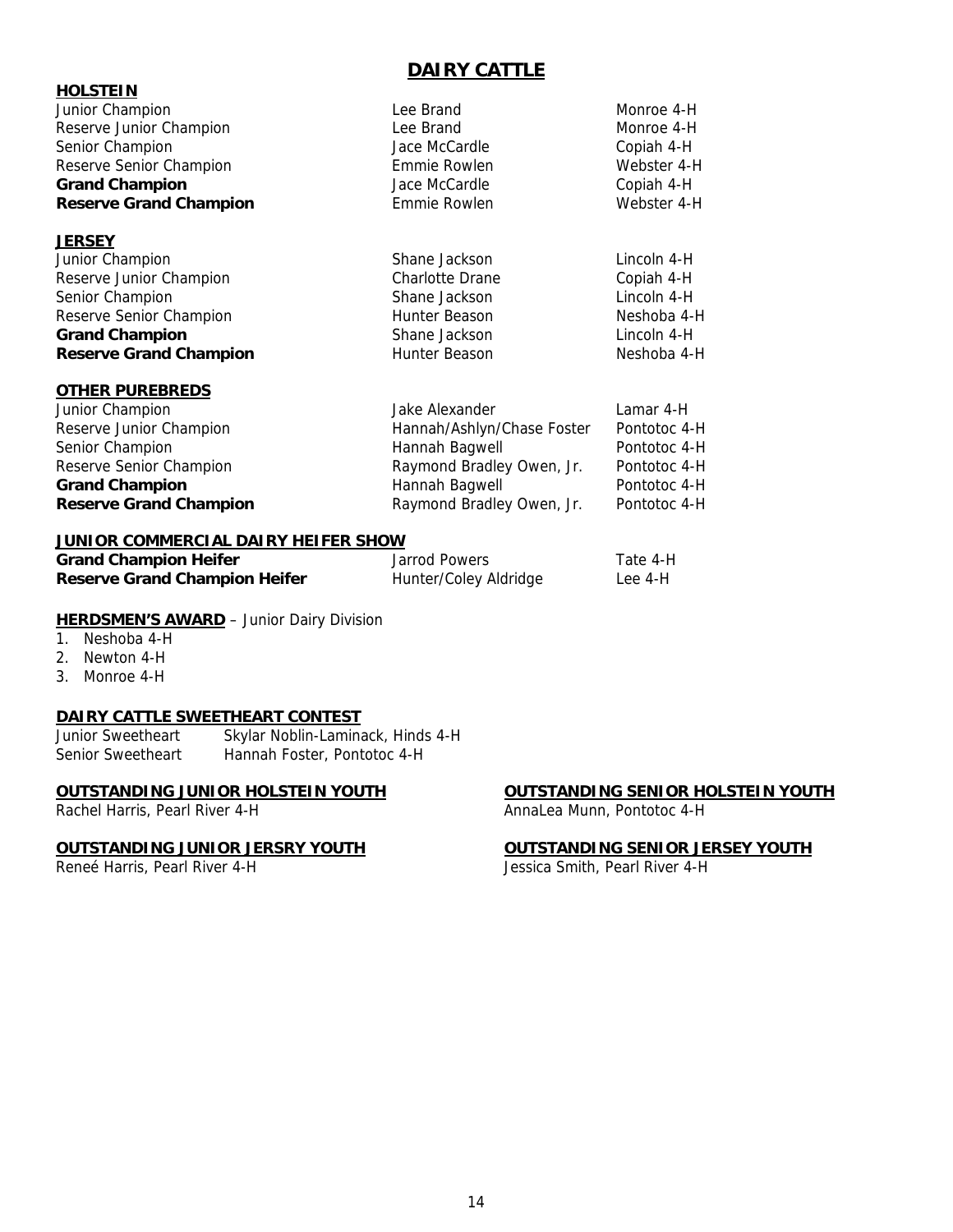# **DAIRY SHOWMANSHIP**

(58 Exhibitors)

| Ages 8-9 |                        |               | <b>Ages 10-11</b> |                        |                 |
|----------|------------------------|---------------|-------------------|------------------------|-----------------|
|          | Autumn Wilson          | Pontotoc 4-H  |                   | Oree Carmichael        | Newton 4-H      |
| $2_{1}$  | Emma Garner            | Chickasaw 4-H |                   | Micaela Beason         | Neshoba 4-H     |
| 3.       | Hunter Beason          | Neshoba 4-H   | 3.                | <b>Charlotte Drane</b> | Copiah 4-H      |
| 4.       | Drew Wagner            | Newton 4-H    | 4.                | Ross Bounds            | Newton 4-H      |
| 5.       | Jackson Wilson         | Pontotoc 4-H  | 5.                | Renee Harris           | Pearl River 4-H |
| 6.       | Skylar Noblin-Laminack | Hinds 4-H     | 6.                | Shane Jackson          | Lincoln 4-H     |
| 7.       | Logan Nowell           | Neshoba 4-H   |                   | Mattie Kaitlyn Nowell  | Neshoba 4-H     |
| 8.       | Wyatt Kyle Cooper      | Copiah 4-H    | 8.                | Caden Stepp            | Tate 4-H        |
| 9.       | Chase Foster           | Pontotoc 4-H  | 9.                | Jake Alexander         | Lamar 4-H       |
|          | 10. Madison Lott       | Lamar 4-H     |                   | 10. Raymond Owen, Jr.  | Pontotoc 4-H    |

| <b>Ages 12-13</b> |                      |                 | <b>Ages 14-15</b> |                          |                 |
|-------------------|----------------------|-----------------|-------------------|--------------------------|-----------------|
|                   | Rachel Harris        | Pearl River 4-H |                   | Cole Beason              | Neshoba 4-H     |
| 2.                | Gracie Smith         | Pearl River 4-H |                   | <b>Matthew Hartfield</b> | Lamar 4-H       |
| 3.                | Lee Brand            | Monroe 4-H      | 3.                | Colin Wall               | Oktibbeha 4-H   |
| 4.                | Sandy Garner         | Chickasaw 4-H   | 4.                | Hannah Bagwell           | Pontotoc 4-H    |
|                   | 5. Caroline Crawford | Pike 4-H        |                   | 5. Craig Nicholson       | Newton 4-H      |
| 6.                | Emma Cooley          | Pearl River 4-H | 6.                | Ashlyn Foster            | Pontotoc 4-H    |
|                   | 7. Eric Burton       | Scott 4-H       |                   | Matthew Whittington      | Copiah 4-H      |
|                   | 8. Jarrod Powers     | Tate 4-H        | 8.                | Hunter Aldridge          | Lee 4-H         |
|                   | 9. Kathrine Rowlen   | Webster 4-H     | 9.                | Carlie Smith             | Pearl River 4-H |
|                   | 10. Alex Cooley      | Pearl River 4-H |                   | 10. Gabe Beasley         | Lamar 4-H       |

| Ages 16-18               |              |    |                  |                 |  |
|--------------------------|--------------|----|------------------|-----------------|--|
| Jace McCardle            | Copiah 4-H   | b. | Sarah Carmichael | Newton 4-H      |  |
| Katelyn Nicholson        | Newton 4-H   |    | Jessica Smith    | Pearl River 4-H |  |
| Annalea Munn             | Pontotoc 4-H |    | Kaleb Morgan     | Pontotoc 4-H    |  |
| Darion Michelle Williams | Scott 4-H    |    | Cameron Crawford | Pike 4-H        |  |

- 
- 
- 

# **.JUNIOR 4-H DAIRY QUIZ BOWL**

- 1. Chickasaw/Monroe Sandy Garner, Lee Brand 1. Lee Brand, Monroe 4-H
- 2. Hinds Skylar Noblin-Laminack, Sierra Nelson 2. Skylar Noblin-Laminack, Hinds 4-H
- 3. Lamar Madison Roundtree, Luke Piercy 3. Luke Piercy, Lamar 4-H

# **COUNTY HERD PRETTY COW CONTEST**

- 1. Neshoba Jerseys 1. Skylar Noblin-Laminack, Hinds County
- 2. Pearl River Jerseys 2. Emmie Rowlen, Webster County
- 3. Pontotoc Jerseys 3. Kathrine Rowlen, Webster County

## Team and the contract of the contract of the contract of the contract of the contract of the contract of the contract of the contract of the contract of the contract of the contract of the contract of the contract of the c

- 
- 
-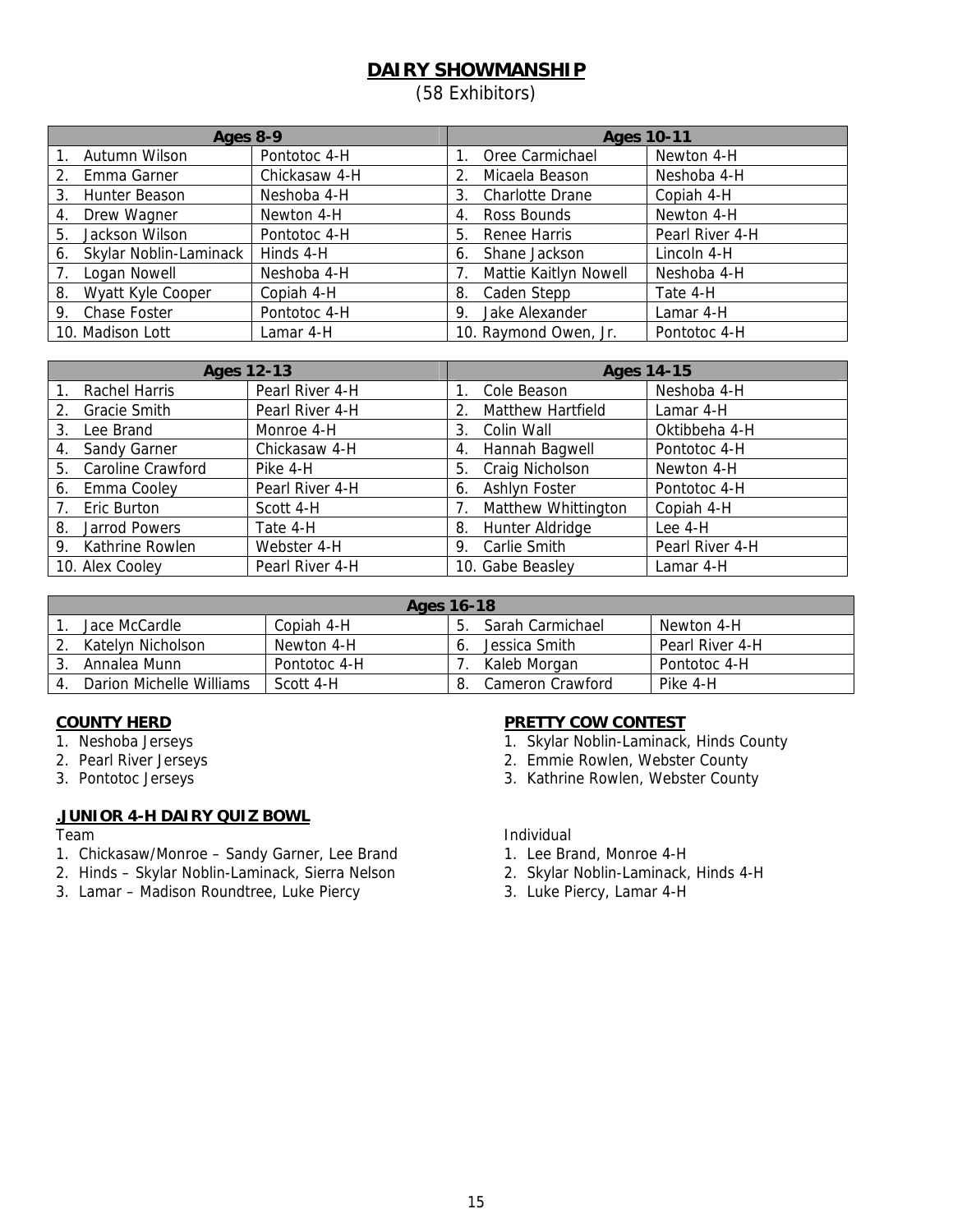## **LIGHTWEIGHT DIVISION**

## **MIDDLEWEIGHT DIVISION**

## **LIGHT HEAVYWEIGHT DIVISION**

Champion Light Heavyweight Dakota Rogers, Smith 4-H Res. Champion Light Heavyweight Alexandra Pittman, Forrest 4-H State Bred Champion **Alexandra Pittman, Forrest 4-H** Reserve State Bred Champion Davey Robinson, Smith 4-H

### **HEAVYWEIGHT DIVISION**

Champion Heavyweight **Alex Sullivan**, Smith 4-H Reserve Champion Heavyweight Dakota Rogers, Smith 4-H Reserve State Bred Champion Hunter/Coley Aldridge, Lee 4-H

**Grand Champion** Dakota Rogers, Smith 4-H **Reserve Grand Champion Alexandra Pittman, Forrest 4-H State Bred Grand Champion** Alexandra Pittman, Forrest 4-H **Reserve State Bred Grand Champion** Amy May, Newton 4-H/Co. FFA

## **MEAT GOAT PRINCESS**

# **MARKET GOATS**

Champion Lightweight **Amy May, Newton 4-H/Co. FFA** Res. Champion Lightweight Bailey/Cassidy Turbville, Madison 4-H State Bred Champion **Amy May, Newton 4-H/Co. FFA** Reserve State Bred Champion Logan/Lacy Raines, Union 4-H

Champion Middleweight Triston/Kylie Roberts, Simpson 4-H Res. Champion Middleweight Alexandra Pittman, Forrest 4-H State Bred Champion **Bailey/Cassidy Turbville, Madison 4-H** Reserve State Bred Champion Taylor/Tanner Wilson, Pike 4-H

State Bred Champion Will/Adam Cornelius, Nettleton FFA

Junior Princess and the Communication of the Micah Taylor Communication Lee 4-H Senior Princess Mackenzie Ritchie Lincoln 4-H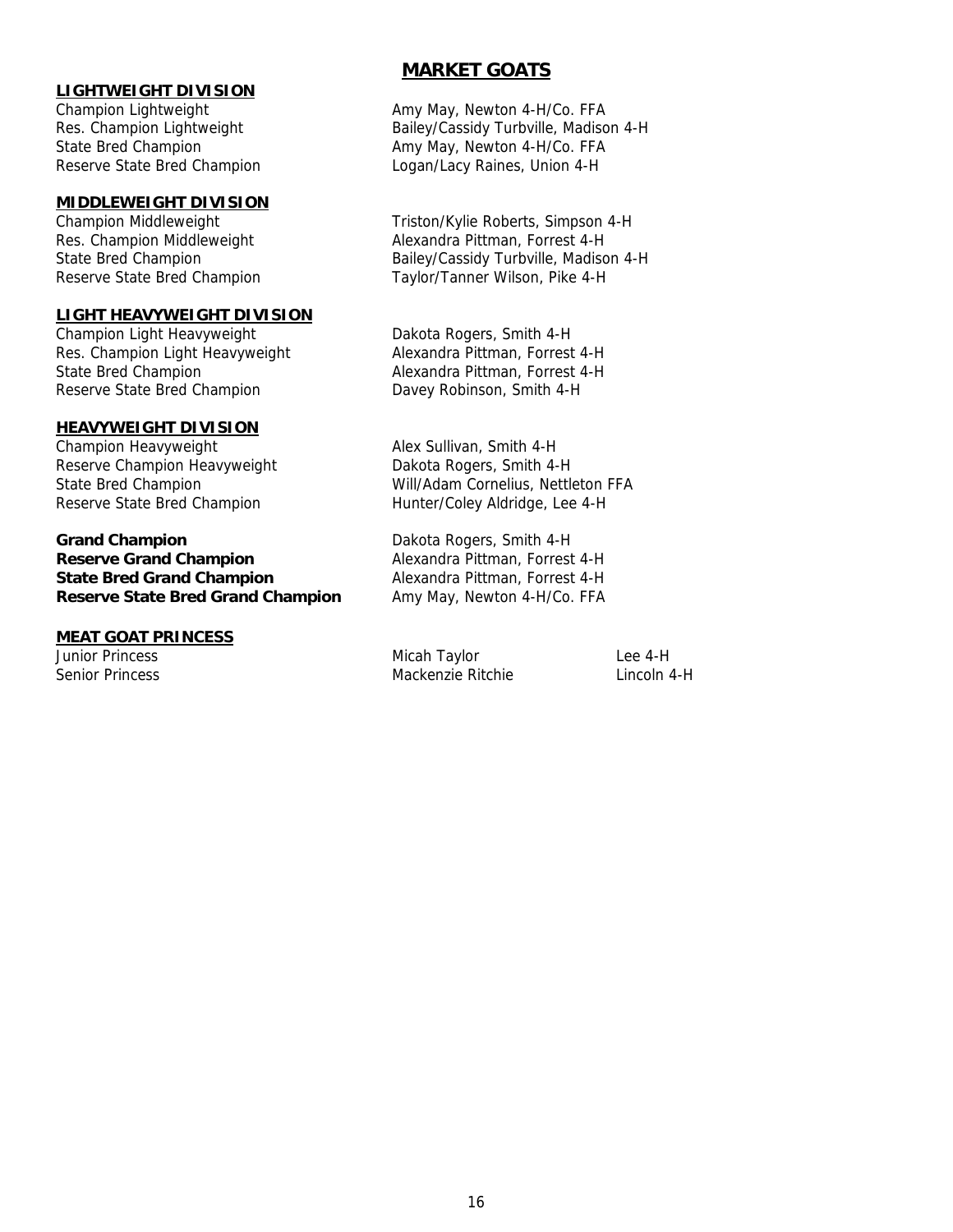## **LIGHTWEIGHT DIVISION**

## **MIDDLEWEIGHT DIVISION**

Res. Champion Middleweight Mikayla Shelton, Calhoun 4-H Reserve State Bred Champion Mikayla Shelton, Calhoun 4-H

## **LIGHT HEAVYWEIGHT DIVISION**

Res. Champion Light Heavyweight Chloe King, Lincoln 4-H State Bred Champion Madalyn Turner, Forrest 4-H Reserve State Bred Champion Chloe King, Lincoln 4-H

## **HEAVYWEIGHT DIVISION**

## **Grand Champion** Madalyn Turner, Forrest 4-H **Reserve Grand Champion** Alexandra Pittman, Forrest 4-H **State Bred Grand Champion** Madalyn Turner, Forrest 4-H **Reserve State Bred Grand Champion** Alexandra Pittman, Forrest 4-H

# **COMMERCIAL MEAT GOAT DOES**

Champion Lightweight **Nicole/Shelby Abrams, Chickasaw 4-H** Res. Champion Lightweight Logan/Lacey Raines, Union 4-H State Bred Champion **Nicole/Shelby Abrams, Chickasaw 4-H** Reserve State Bred Champion Logan/Lacy Raines, Union 4-H

Champion Middleweight **Alexandra Pittman, Forrest 4-H** State Bred Champion **Alexandra Pittman, Forrest 4-H** 

Champion Light Heavyweight Madalyn Turner, Forrest 4-H

Champion Heavyweight Alex Bynum, Jones 4-H/West Jones FFA Reserve Champion Heavyweight Carley Pettigrew, Lee 4-H/Nettleton FFA State Bred Champion **Alex Bynum, Jones 4-H/West Jones FFA** Reserve State Bred Champion Carley Pettigrew, Lee 4-H/Nettleton FFA

# **GOAT SHOWMANSHIP**

(152 Exhibitors)

| Age 8 |                     |                  | Age 9 |                                |                      |
|-------|---------------------|------------------|-------|--------------------------------|----------------------|
|       | <b>Kelsey Smith</b> | Lawrence 4-H     |       | <b>Mallory Causey</b>          | <b>Nettleton FFA</b> |
| 2.    | <b>Taylor Morea</b> | Lawrence Co. FFA |       | 2. Julie Nations               | Lawrence Co. FFA     |
| 3.    | Evan Chandler       | Webster 4-H      | 3.    | Micah Taylor                   | Lee 4-H              |
| 4.    | Madelin Wilson      | Rankin 4-H       | 4.    | Kelsey Anna-Grace Jones        | Pike 4-H             |
| 5.    | Caleb Wayne Estes   | Grenada 4-H      |       | 5. Katie Barnes                | Newton 4-H           |
| 6.    | Hayden Banes        | Rankin 4-H       | 6.    | <b>Elizabeth Grace Nichols</b> | Pontotoc 4-H         |
|       | Dylon Dunaway       | Lawrence Co. FFA |       | Kristin Elizabeth Busby        | Simpson 4-H          |
| 8.    | Wyatt Kyle Cooper   | Copiah 4-H       | 8.    | Shelby Carwyle                 | Loyd Star FFA        |
| 9.    | Isabella Brownlee   | Tate 4-H         | 9.    | Jala Ross                      | Union 4-H            |
|       | 10. Ginger Rickman  | Smith 4-H        |       | 10. Harrison Scott Hux         | Loyd Star FFA        |

| <b>Age 10</b>                    |                  | Age 11                        |                  |  |
|----------------------------------|------------------|-------------------------------|------------------|--|
| Laine Bryant                     | Simpson 4-H      | Shelby Abrams                 | Chickasaw 4-H    |  |
| 2. Kylie Roberts                 | Smith 4-H        | Dakota Rogers<br>$2_{1}$      | Smith 4-H        |  |
| <b>Peyton Andrew Estes</b><br>3. | Grenada 4-H      | Randi Terry<br>3.             | Independence FFA |  |
| Zachary Brown<br>4.              | Forrest 4-H      | <b>Allison Treadway</b><br>4. | Tate 4-H         |  |
| Alexis Sullivan<br>5.            | Simpson 4-H      | Drew Galloway<br>5.           | Madison 4-H      |  |
| Madalyn Turner<br>6.             | Forrest 4-H      | 6. Claire Posey               | Loyd Star FFA    |  |
| Lacy Raines                      | Union 4-H        | <b>Tyler Branch</b>           | Holmes 4-H       |  |
| Ellen Harrell<br>8.              | Calhoun 4-H      | <b>Josey Nations</b><br>8.    | Lawrence Co. FFA |  |
| Alex McPeak<br>9.                | Independence FFA | Ashlynn Poynor<br>9.          | Independence FFA |  |
| 10. Tyler Owen                   | Jones 4-H        | 10. Lydia Wilson              | Rankin 4-H       |  |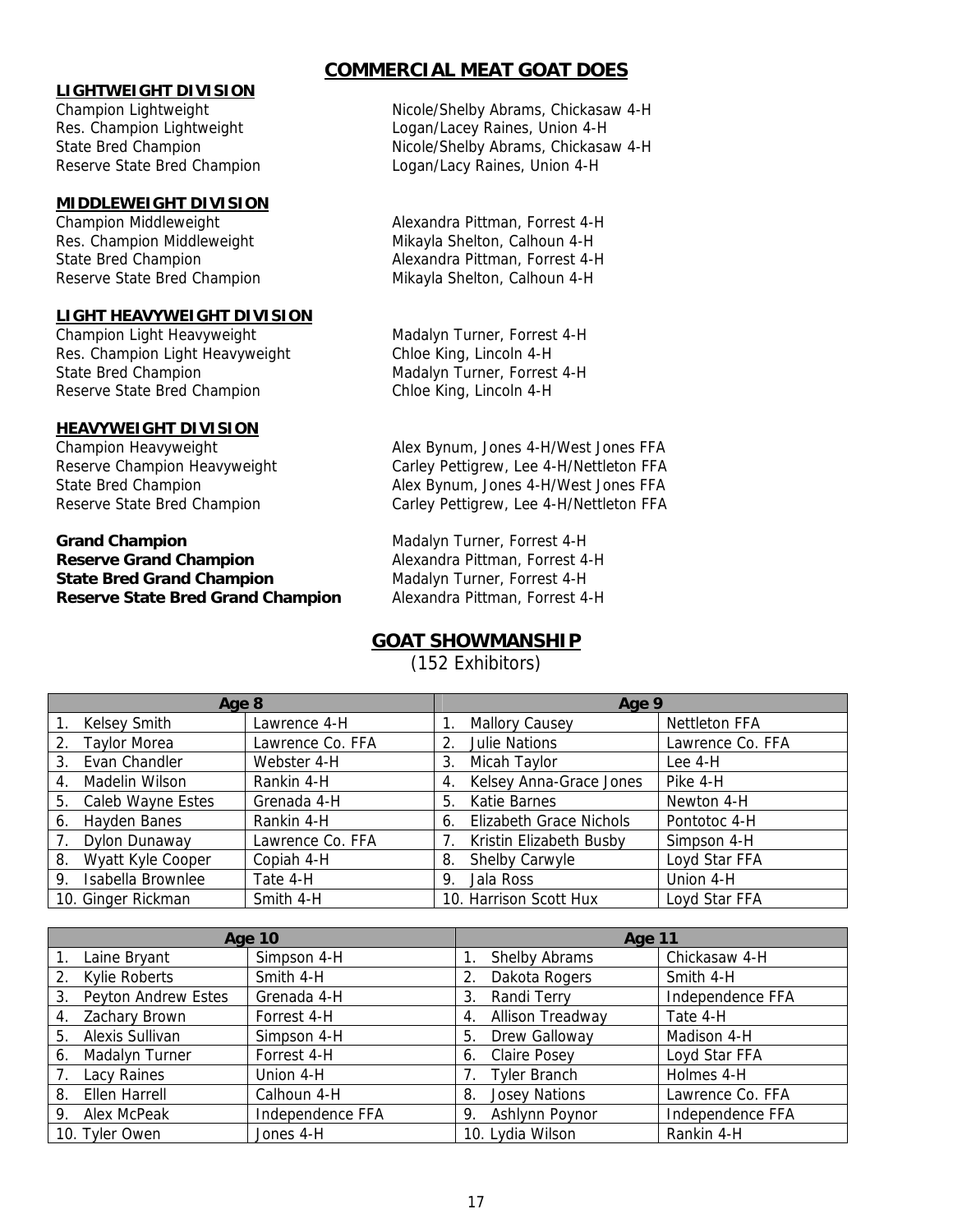| <b>Age 12</b> |                            |                          | Age 13                                          |  |  |
|---------------|----------------------------|--------------------------|-------------------------------------------------|--|--|
|               | Mikayla Shelton            | Calhoun 4-H              | <b>Nettleton FFA</b><br>Will Cornelius          |  |  |
| 2.            | Lyndsey Paige Hill         | Simpson 4-H              | <b>Triston Roberts</b><br>Smith 4-H<br>2.       |  |  |
|               | 3. Coley Aldridge          | Lee 4-H                  | <b>Austin Winter</b><br>Calhoun 4-H<br>3.       |  |  |
| 4.            | Amanda Katelyn Grice       | Jones 4-H/West Jones FFA | Tallahatchie 4-H<br>Noah Brandon<br>4.          |  |  |
| 5.            | Trista Carr                | Lawrence Co. FFA         | Kylee Killebrew<br>Holmes 4-H<br>5.             |  |  |
| 6.            | <b>Faith Galloway</b>      | Madison 4-H              | <b>Patrick Max Mullins</b><br>Simpson 4-H<br>6. |  |  |
|               | <b>Blair Jones</b>         | Lafayette 4-H/FFA        | Panola 4-H<br>Katie Ellis                       |  |  |
| 8.            | <b>Shelby Danene Jones</b> | Pike 4-H                 | Rachel Hope McDaniel<br>Lincoln 4-H<br>8.       |  |  |
|               | 9. Gracie Green            | Greene Co. FFA           | Montana Holland<br>George 4-H<br>9.             |  |  |
|               | 10. Angela Southerland     | Forrest 4-H              | Newton 4-H<br>10. Brendon Tatum                 |  |  |

| Age 14                      |                       | <b>Age 15</b>               |                        |
|-----------------------------|-----------------------|-----------------------------|------------------------|
| Julianna Nicole Cain        | Calhoun 4-H           | <b>Taylor Wilson</b>        | Pike 4-H               |
| Mabrey Briscoe<br>2.        | Lafayette 4-H/FFA     | Alexis Lott<br>2.           | Pike 4-H               |
| Alexandra Pittman<br>3.     | Forrest 4-H           | Nicholas Webb<br>3.         | Lafayette 4-H/FFA      |
| John Robert Bishop<br>4.    | Lee 4-H/Nettleton FFA | Autumn Poynor<br>4.         | Independence FFA       |
| Kayla Neal<br>5.            | Lee 4-H               | Victoria Chalk<br>5.        | Rankin 4-H/Puckett FFA |
| Jessi Layne Taylor<br>6.    | Calhoun 4-H           | Samantha Jenkins<br>6.      | Yazoo 4-H              |
| <b>Bailey Turbville</b>     | Madison 4-H           | Anna Hollis                 | Loyd Star FFA          |
| Annabelle Fortenberry<br>8. | <b>McLaurin FFA</b>   | <b>Hannah Riley</b><br>8.   | Lawrence 4-H           |
| Jake Scott<br>9.            | Independence FFA      | Haleigh Elizabeth Hux<br>9. | Loyd Star FFA          |
| 10. Laura Turner            | Greene 4-H            | 10. Austin Smith            | Loyd Star FFA          |

| <b>Age 16</b>                |                          | Age 17-18                     |                       |
|------------------------------|--------------------------|-------------------------------|-----------------------|
| 1. Kylie Riley               | Lawrence 4-H             | Kristen Bishop                | Lee 4-H/Nettleton FFA |
| Mackenzie Ritchie<br>2.      | Lincoln 4-H              | Rebecca Galloway<br>2.        | Madison 4-H           |
| Justin Adams<br>3.           | Pike 4-H                 | Alex Sullivan<br>3            | Smith 4-H             |
| Nicole Abrams<br>4.          | Chickasaw 4-H            | Alesa Taylor<br>4.            | Lee 4-H               |
| Cade Turner<br>5.            | Lawrence Co. FFA         | <b>Carley Pettigrew</b><br>5. | Lee 4-H/Nettleton FFA |
| <b>Blakleigh Jones</b><br>6. | Lafayette 4-H/FFA        | Laura McCurdy<br>6.           | Lafayette 4-H/FFA     |
| Carleigh Orr                 | Calhoun 4-H/Vardaman FFA | Cole Amason                   | Montgomery 4-H        |
| <b>Wess Anglin</b><br>8.     | Independence FFA         | Anna Beth Mayhugh<br>8.       | Lawrence 4-H          |
| Davey Robinson<br>9.         | Smith 4-H                | Cody Wayne Sumrall<br>9.      | Loyd Star FFA         |
| 10. Shania Farrow            | Independence FFA         | 10. Jace McCardle             | Copiah 4-H            |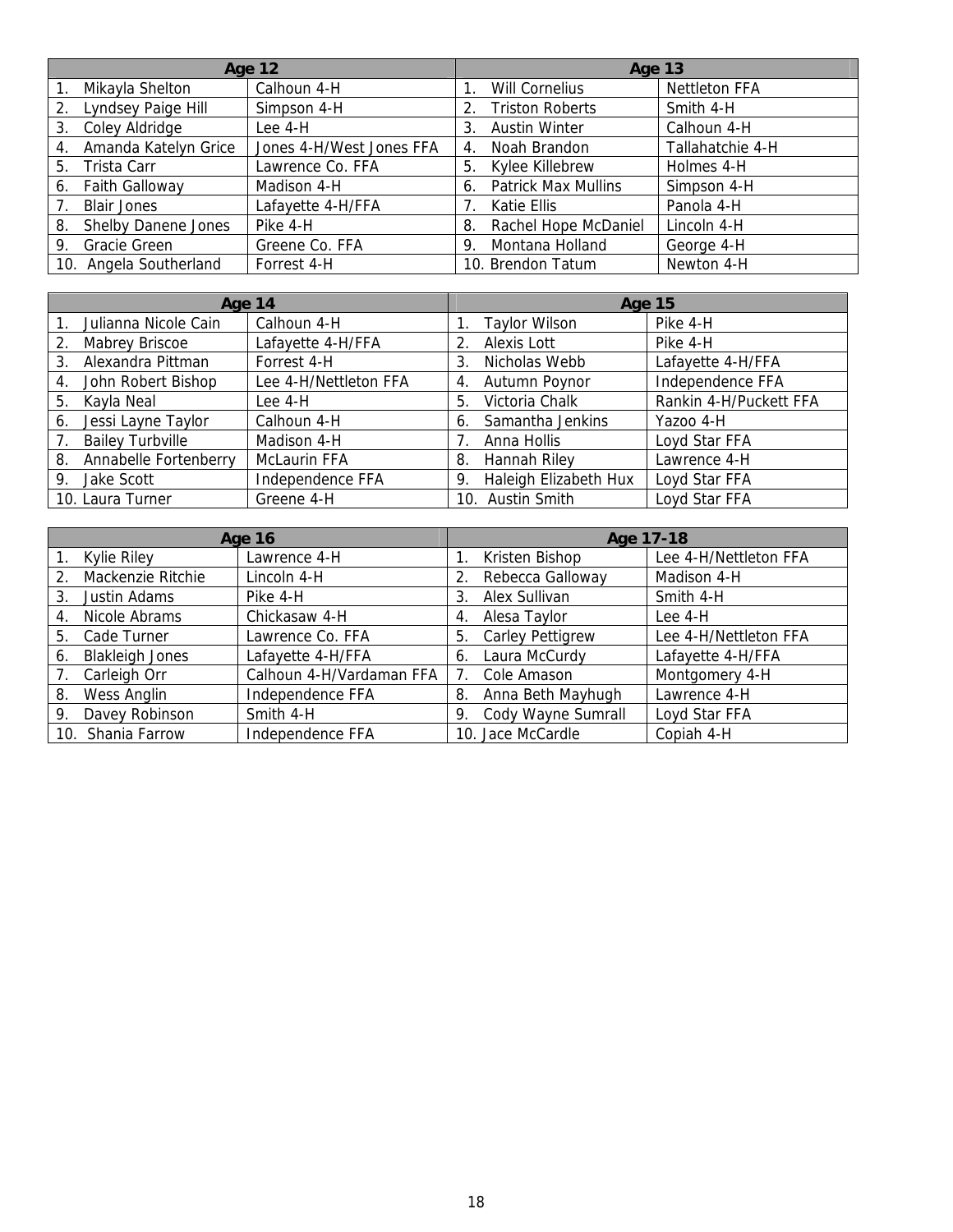## **DAIRY GOATS**

Champion Grades & Recorded Grades Sr Doe Andrew Huff, Rankin 4-H Res. Champion Grades & Recorded Grades Sr Doe Callie Little, Rankin 4-H

Champion LaMancha Sr Doe Tory D. Rollins, Warren 4-H Res. Champion LaMancha Sr Doe Destiny/Ricky Sessums, Pike 4-H

**Best in Show Sr Doe** Tory D. Rollins, Warren 4-H **Reserve Best in Show Sr Doe** Andrew Huff, Rankin 4-H **Best Udder in Show**  Tory D. Rollins, Warren 4-H

Champion Alpine Jr Doe Tory Rollins, Warren 4-H Res. Champion Alpine Jr Doe Tory Rollins, Warren 4-H

Champion Grades & Recorded Grades Jr Doe Rebekah/Zoe/Patience Miller, Pike 4-H Res. Champion Grades & Recorded Grades Jr Doe Tory Rollins, Warren 4-H

Champion LaMancha Jr Doe Tory Rollins, Warren 4-H

**Best in Show Jr Doe** The Tory Rollins, Warren 4-H

Champion Alpine Sr Doe Tory D. Rollins, Warren 4-H Res. Champion Alpine Sr Doe Destiny/Ricky Sessums, Pike 4-H

Champion AOP Sr Doe Makayla Cook, Strayhorn FFA Res. Champion AOP Sr Doe Makayla Cook, Strayhorn FFA

Champion Nubian Sr Doe Claire/Logan Reeves, Rankin 4-H Res. Champion Nubian Sr Doe **Roseanna/Madilyn Morris, Oktibbeha 4-H** 

Champion Oberhasli Sr Doe John Mark/David/Alex/Andrew Huff, Rankin 4-H Res. Champion Oberhasli Sr Doe John Mark/David/Alex/Andrew Huff, Rankin 4-H

Champion AOP Jr Doe **Ashton Paul Planche, Amite 4-H** Ashton Paul Planche, Amite 4-H Res. Champion APO Jr Doe Arieanna Marie Goff, George 4-H

Res. Champion LaMancha Jr Doe John Mark/David/Alex/Andrew Huff, Rankin 4-H

Champion Nubian Jr Doe Roseanna/Madilyn Morris, Oktibbeha 4-H Res. Champion Nubian Jr Doe **Roseanna/Madilyn Morris, Oktibbeha 4-H** 

Champion Oberhasli Jr Doe John Mark/David/Alex/Andrew Huff, Rankin 4-H Res. Champion Oberhasli Jr Doe John Mark/David/Alex/Andrew Huff, Rankin 4-H

**Reserve Best in Show Jr Doe Roseanna/Madilyn Morris, Oktibbeha 4-H**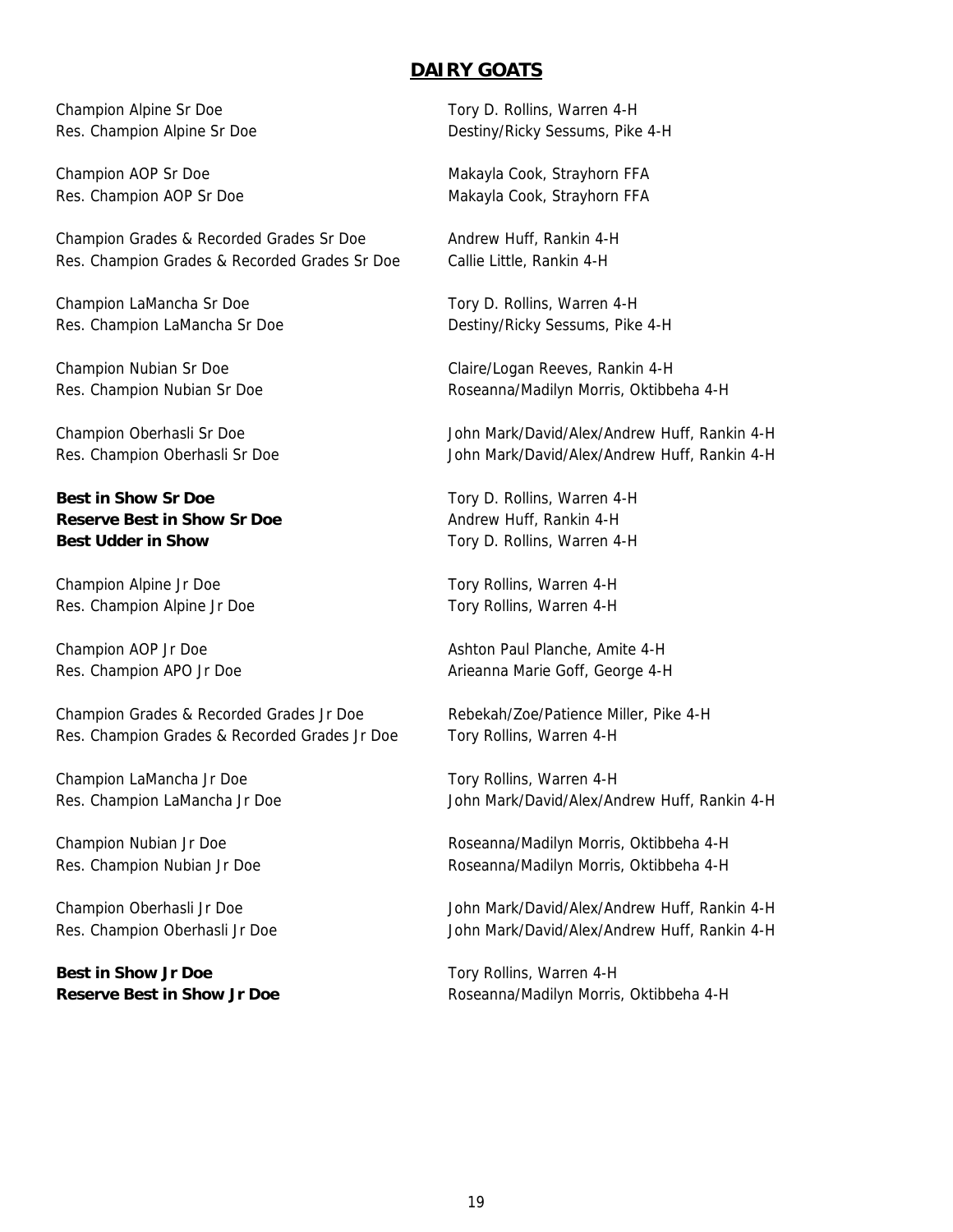# **DAIRY GOAT SHOWMANSHIP**

(24 Exhibitors)

| Age 8-9 |                          | Age 10-11     |                        |            |
|---------|--------------------------|---------------|------------------------|------------|
|         | Katelyn Cook             | Strayhorn FFA | John Mark Huff         | Rankin 4-H |
|         | Maggie Elizabeth Boswell | Rankin 4-H    | Kaitlyn Marie Planche  | Amite 4-H  |
|         | Ricky Sessums, II        | Pike 4-H      | <b>Patience Miller</b> | Pike 4-H   |
|         | Callie Little            | Rankin 4-H    | Megan Smith            | Warren 4-H |
|         | Johana Perkins           | Lowndes 4-H   | Claire Reeves          | Rankin 4-H |

| Age 12-13 |                         | Age 14-15             |    |                      |               |
|-----------|-------------------------|-----------------------|----|----------------------|---------------|
|           | 1. Tory D. Rollins      | Warren 4-H            |    | Rebekah Grace Miller | Pike 4-H      |
|           | 2. Hannah Crenshaw      | Forrest 4-H/Petal FFA |    | Roseanna Morris      | Oktibbeha 4-H |
| 3.        | Madilyn Morris          | Oktibbeha 4-H         |    | Makayla Cook         | Strayhorn FFA |
|           | 4. Emma O'Neal          | Strayhorn FFA         | 4. | Arieanna Marie Goff  | George 4-H    |
|           | 5. Zoe Elizabeth Miller | Pike 4-H              |    |                      |               |
|           | 6. Colton James Barker  | Lowndes 4-H           |    |                      |               |
|           | 7. Lanie Bradford       | Hinds 4-H             |    |                      |               |

| Age 16-18 |                 |            |  |
|-----------|-----------------|------------|--|
|           | Alex Huff       | Rankin 4-H |  |
|           | 2. Andrew Huff  | Rankin 4-H |  |
|           | 3. Logan Reeves | Rankin 4-H |  |

## **DAIRY GOAT SWEETHEART CONTEST**

Junior Sweetheart **Amite 1-H** Kaitlyn Marie Planche Amite 4-H

Senior Sweetheart **Hannah Crenshaw Forrest 4-H/Petal FFA** 

## ▶**SENIOR STATE 4-H LIVESTOCK JUDGING CONTEST RESULTS**

The Senior State 4-H Livestock Judging Contest ran extremely smooth and those that assisted with the contests are to be commended. We had 33 contestants and 9 teams that competed in the 4-H Livestock Judging contest. Congratulations to the Stone County team for winning the contest. This team will represent Mississippi at the Western National Roundup in Denver, CO, in January 2013. The top five teams and individual placings are as follows:

| $\blacksquare$ | Teams                                                                   | <b>Score</b> |
|----------------|-------------------------------------------------------------------------|--------------|
|                | 1. Stone – Jimmy Stewart, Jacob Stewart, John Guthrie, Morgan Howe      | 1441         |
|                | 2. Newton - Will Gibson, Madalynn Myers, Sammie Hand, Dillon Breland    | 1421         |
|                | 3. Jones - Kasey Tanner, JoAnna Sanford, Emily Parker                   | 1394         |
|                | 4. DeSoto – Renee Anderson, Carrie Doerner, Kayla Duerstock             | 1383         |
|                | 5. Lafayette - Nicholas Webb, Mabrey Briscoe, Cody Ramage, Joseph Sills | 1348         |
|                |                                                                         |              |

|    | <b>Individual</b>         |     |
|----|---------------------------|-----|
|    | 1. JoAnna Sanford, Jones  | 520 |
|    | 2. Jimmy Stewart, Stone   | 516 |
|    | 3. Renee Anderson, DeSoto | 490 |
| 4. | Madalynn Myers, Newton    | 484 |
|    | 5. Will Gibson, Newton    | 476 |

**Sincerely** Jousan

Dean Jousan, Ph.D. Extension 4-H Livestock Specialist Box 9815 Mississippi State, MS 39762 djousan@ext.msstate.edu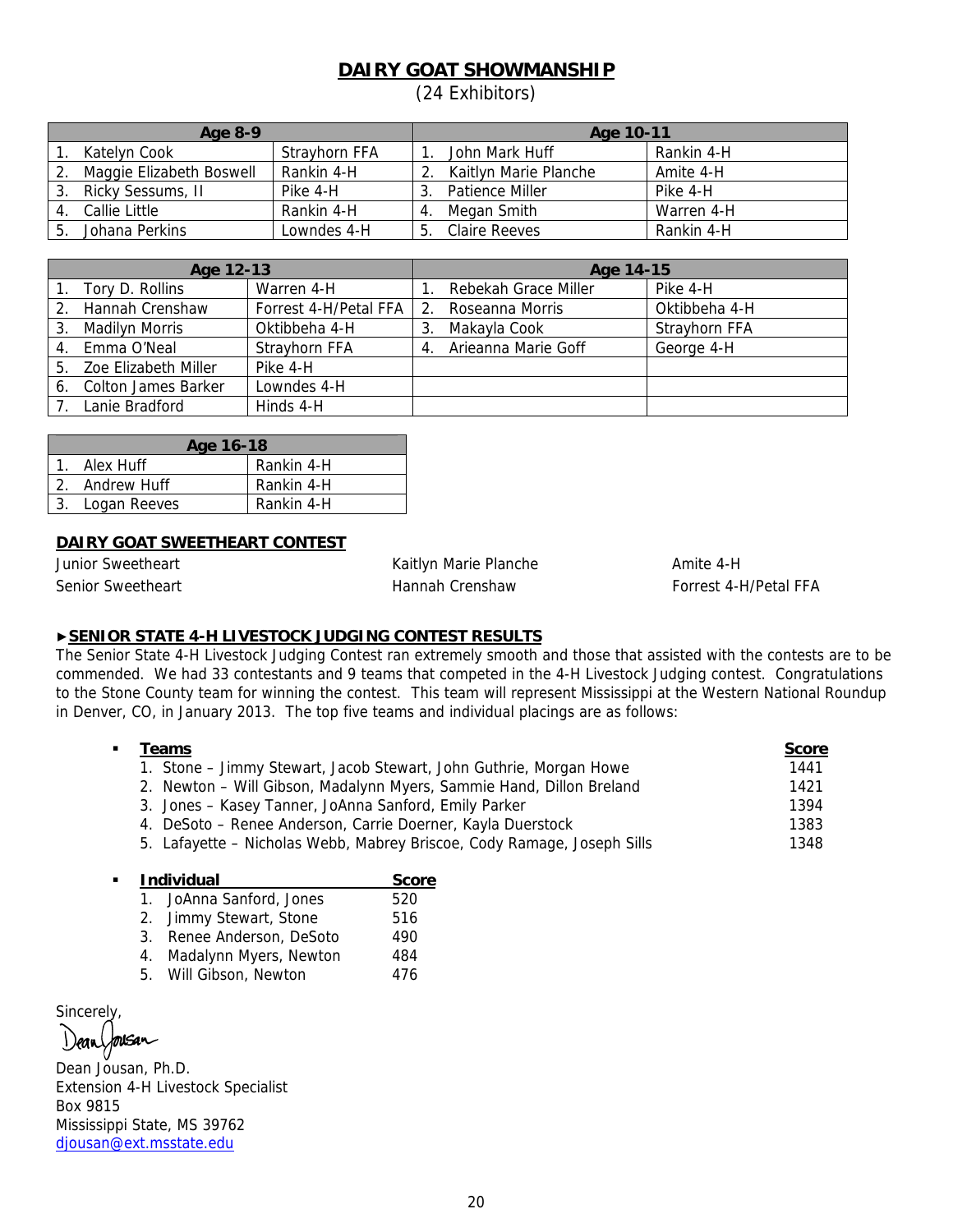# **2013 DIXIE NATIONAL JUNIOR ROUND‐UP SCHEDULE**

| Thursday, January 31, 2013         |                                                                                          |
|------------------------------------|------------------------------------------------------------------------------------------|
| 8:00 a.m.-8:00 p.m.                | Scales open for weighing and classifying market hogs - Barn 7                            |
| 12:00 Noon                         | Deadline for arrival of market swine                                                     |
| 1:00-6:00 p.m.                     | Pens/Stalls assigned for dairy animals & market swine (Assignments made by show manager) |
| 6:00 p.m.                          | Deadline for corrections in Swine Showmanship entries                                    |
| 8:00 p.m.                          | Turn in weight cards for MS bred barrows                                                 |
| Friday, February 1, 2013           |                                                                                          |
| 7:00 a.m.-10:00 a.m.               | Scales open for weighing and classifying market hogs - Barn 7                            |
| 8:00-10:00 a.m.                    | <b>PREMIER SWINE EXHIBITOR CONTEST - Farmers Market</b>                                  |
| 8:00 a.m.-12:00 Noon               | Process dairy entries - Livestock Office                                                 |
| 9:00 a.m.                          | Turn in weight cards for market swine                                                    |
| 10:00 a.m.                         | <b>SWINE SHOWMANSHIP - Swine Arena</b>                                                   |
| 15 minutes after Swine Showmanship | <b>MARKET BARROW SHOW - Swine Arena</b>                                                  |
| 11:00 a.m.                         | Deadline for corrections in Dairy Showmanship entries                                    |
| $11:00$ a.m.                       | Deadline for arrival of dairy animals                                                    |
| 1:00-3:00 p.m.                     | <b>PREMIER DAIRY EXHIBITOR CONTEST - Farmers Market</b>                                  |
| 2:00-2:30 p.m.                     | Weigh commercial dairy heifers                                                           |
| 3:00 p.m.                          | SENIOR 4-H DAIRY JUDGING CONTEST - Judging Arena                                         |
| Saturday, February 2, 2013         |                                                                                          |
| 8:00 a.m.-5:00 p.m.                | Scales open for weighing market steers and commercial beef heifers                       |
| 8:00 a.m.                          | <b>MARKET HOG SHOW - Swine Arena</b>                                                     |
| 8:00 a.m.                          | <b>DAIRY SHOW</b> (Showmanship, Purebreds, Commercial Dairy Heifers) - Judging Arena     |
| 1:00-6:00 p.m.                     | Stall assignments for early arriving beef animals (Assignments made by show manager)     |
| Sunday, February 3, 2013           |                                                                                          |
| $8:00$ a.m.-5:00 p.m.              | Arrival of beef breeding cattle                                                          |
| 8:00 a.m.-4:00 p.m.                | Scales open for weighing market lambs and goats - Barn 7                                 |
| 8:00 a.m.-5:00 p.m.                | Scales open for weighing market steers and commercial beef heifers                       |
| 9:00 a.m.                          | Devotional Service - Sales Arena (conducted by Cowboys for Christ)                       |
| 10:00 a.m.-1:00 p.m.               | <b>PREMIER BEEF EXHIBITOR CONTEST - Farmers Market</b>                                   |
| 12:00 p.m.                         | Deadline for arrival of market steers & commercial beef heifers                          |
| 1:00-4:00 p.m.                     | Check hair length on market steers - Judging Arena                                       |
| 12:00-5:00 p.m.                    | Process beef breeding entries - Livestock Office                                         |
| 2:00 p.m.-4:00 p.m.                | <b>PREMIER LAMB EXHIBITOR CONTEST - Farmers Market</b>                                   |
| 3:00 p.m.                          | Deadline for arrival of market lambs                                                     |
| 4:00 p.m.                          | Turn in weight cards for market lambs                                                    |
| 4:00 p.m.                          | Deadline for corrections in lamb showmanship entries                                     |
| 5:00 p.m.                          | Deadline to turn in weight cards for market steers and commercial heifers                |
| 5:00 p.m.                          | Deadline for corrections in beef showmanship entries                                     |